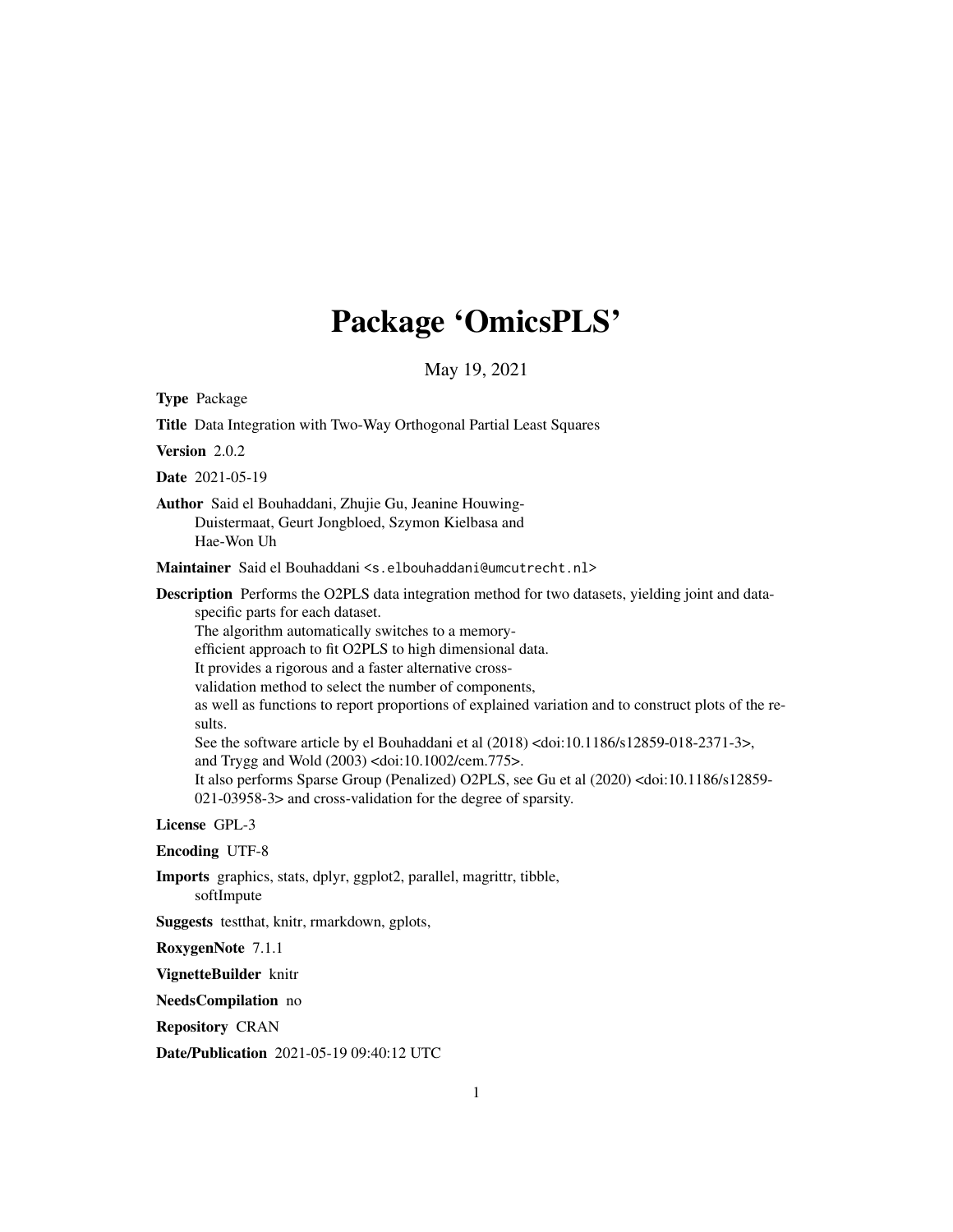## <span id="page-1-0"></span>R topics documented:

| adiR2             | $\mathcal{D}_{\mathcal{L}}$ |
|-------------------|-----------------------------|
|                   | $\overline{4}$              |
|                   | 5                           |
|                   | $\overline{7}$              |
|                   | 9                           |
|                   | 9                           |
| 100 <sub>cx</sub> | 10                          |
| loocy combi       | 12                          |
| mse               | 14                          |
|                   | 14                          |
| 02m               | 15                          |
|                   | 18                          |
| orth              | 20                          |
|                   | 21                          |
| $plot. o2m$       | 22.                         |
|                   | 23                          |
|                   | 23                          |
| print.02m         | 24                          |
|                   | 24                          |
|                   | 25                          |
|                   | 25                          |
|                   | 26                          |
| $sg$              | 27                          |
|                   | 27                          |
|                   | 28                          |
|                   | 29                          |
|                   | 29                          |
|                   | 30                          |
|                   |                             |

## **Index**

Gridwise adjusted R2 for O2PLS

## **Description**

For (a grid of) values for a, nx and ny, loocv calculates the R2 of the joint part. Parallel computing is supported on Windows with package parallel.

## **Usage**

 $adjR2($ Χ, Y,  $a = 1:2,$  $a2 = 1,$  $b2 = 1,$ 

 $adjR2$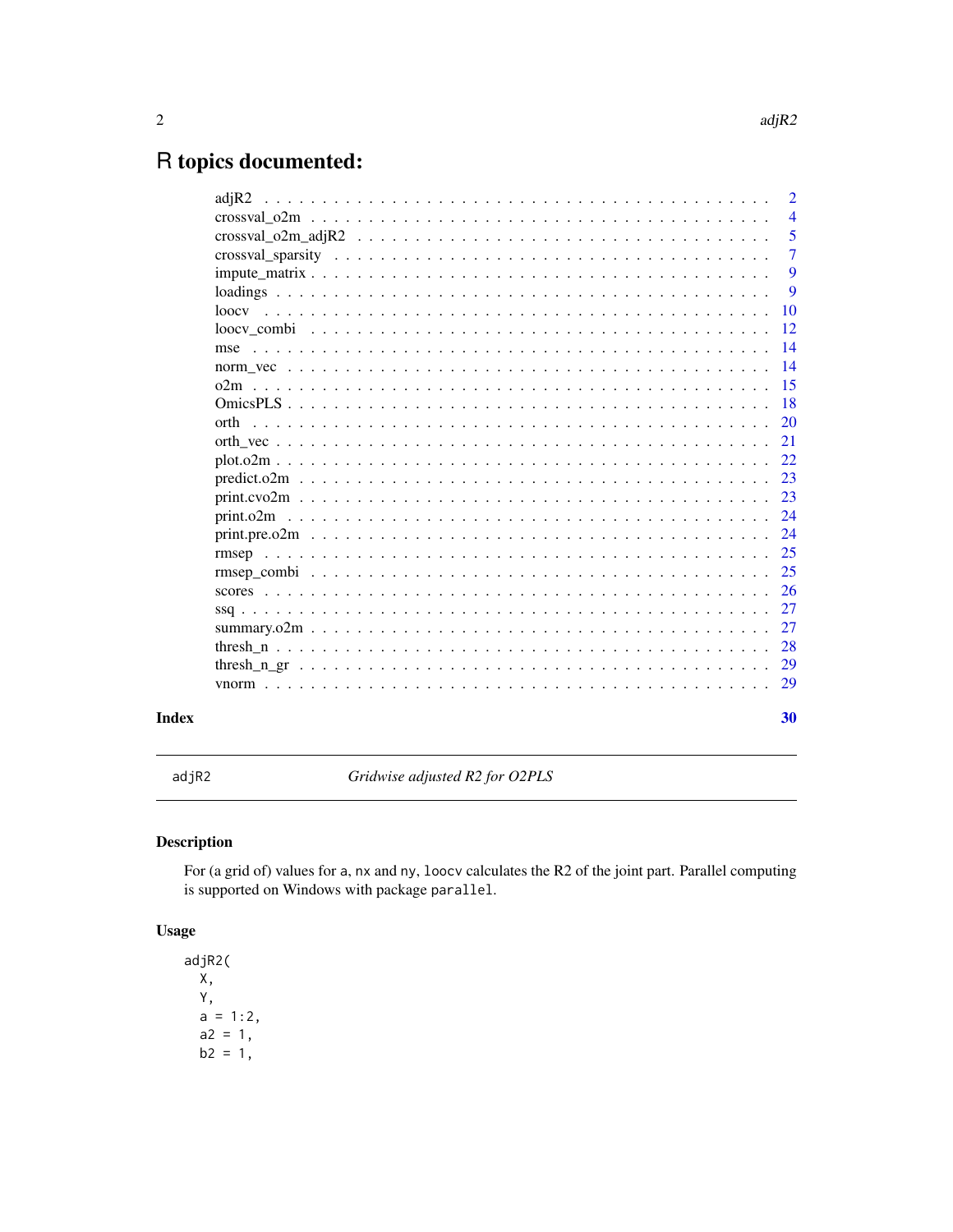#### <span id="page-2-0"></span> $\text{adjR2}$  3

```
func = o2m,
 parallel = F,
 cl = NULL,stripped = TRUE,
 p_{th}resh = 3000,
 q_thresh = p_thresh,
  tol = 1e-10,max_iterations = 100
\lambda
```
## Arguments

| X        | Numeric matrix. Vectors will be coerced to matrix with as matrix (if this is<br>possible)                             |
|----------|-----------------------------------------------------------------------------------------------------------------------|
| Y        | Numeric matrix. Vectors will be coerced to matrix with as matrix (if this is<br>possible)                             |
| a        | Vector of integers. Contains the numbers of joint components.                                                         |
| a2       | Vector of integers. Contains the numbers of orthogonal components in $X$ .                                            |
| b2       | Vector of integers. Contains the numbers of orthogonal components in $Y$ .                                            |
| func     | Function to fit the O2PLS model with. Only o2m and o2m_stripped are sup-<br>ported.                                   |
| parall   | Integer. Should a parallel cluster be set up using package parallel (Windows)?<br>Best is to leave it to FALSE.       |
| cl       | Object of class 'cluster'. If parall is TRUE and cl is not NULL, calculations are<br>parallelized over workers in cl. |
| stripped | Logical. Use the stripped version of o2m (usually when cross-validating)?                                             |
| p_thresh | Integer. If X has more than p_thresh columns, a power method optimization is<br>used, see o2m2                        |
| q_thresh | Integer. If Y has more than q_thresh columns, a power method optimization is<br>used, see o2m2                        |
| tol      | Double. Threshold for which the NIPALS method is deemed converged. Must<br>be positive.                               |
|          | may iterational Integer Meximum number of iterations for the NIDAL S method                                           |

#### max\_iterations Integer. Maximum number of iterations for the NIPALS method.

#### Details

The use of this function is to calculate the R2 of the joint part, while varying the number of orthogonal components. Adding more joint components will increase the R2!

A parallelized version is built in -tested on windows-, use package parallel and set parall=TRUE to activate this. There should not be already a cluster object with the name cl. In case of some error, don't forget to invoke stopCluster(cl) to end the cluster. See Task Manager (Windows) to verify that the workers are spanned/ended.

See [loocv](#page-9-1) for more intuition.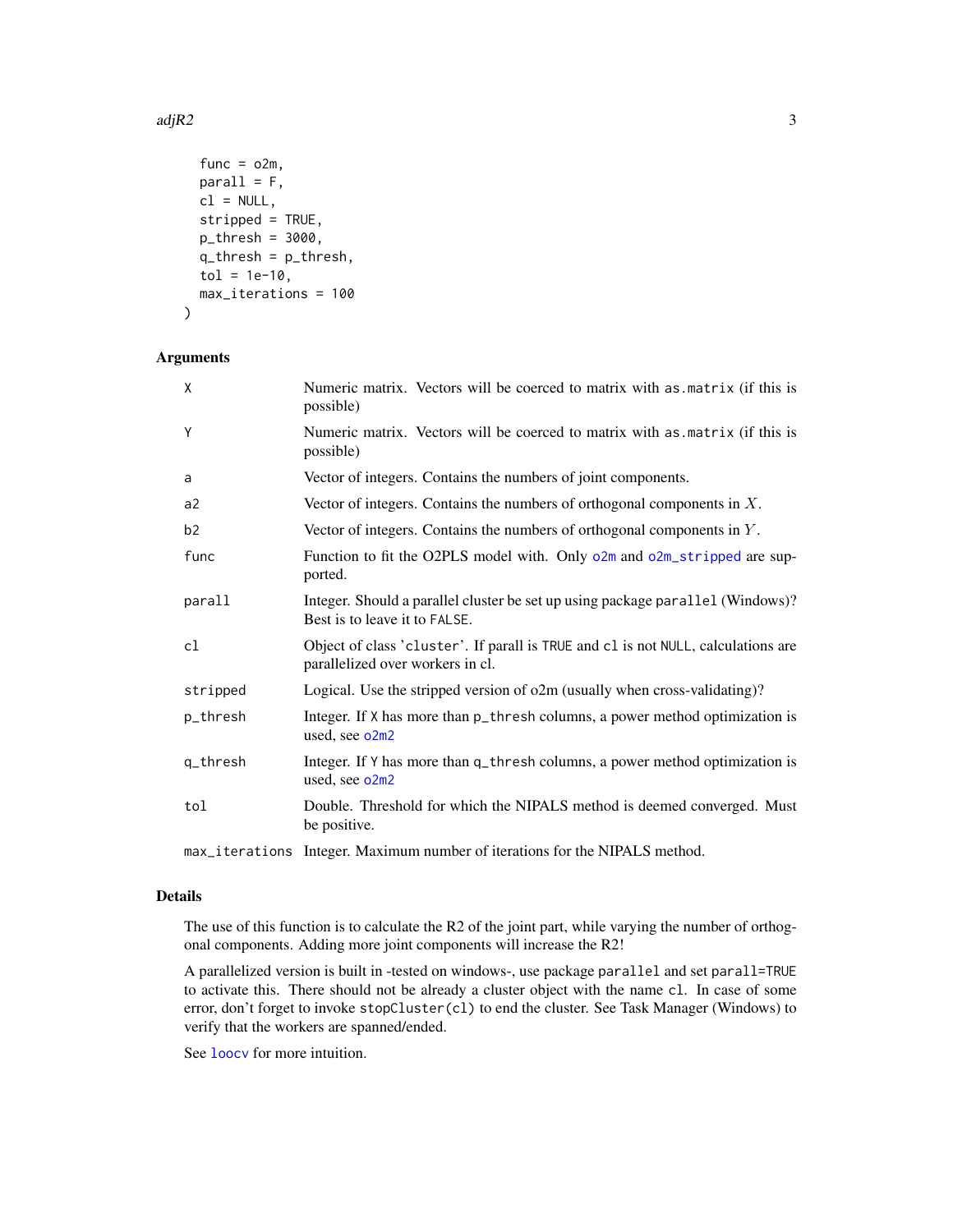## <span id="page-3-0"></span>Value

Matrix with two rows:

| adjR2X | Contains the joint R2 in X |
|--------|----------------------------|
| adjR2Y | Contains the joint R2 in Y |

<span id="page-3-1"></span>crossval\_o2m *Cross-validate procedure for O2PLS*

## Description

Cross-validate procedure for O2PLS

## Usage

```
crossval_o2m(
 X,
 Y,
 a,
 ax,
 ay,
 nr_folds,
 nr\_cores = 1,stripped = TRUE,
 p_thresh = 3000,
 q_thresh = p_thresh,
 tol = 1e-10,max_iterations = 100
)
```

| X        | Numeric matrix. Vectors will be coerced to matrix with as matrix (if this is<br>possible)                                                        |
|----------|--------------------------------------------------------------------------------------------------------------------------------------------------|
| Υ        | Numeric matrix. Vectors will be coerced to matrix with as matrix (if this is<br>possible)                                                        |
| a        | Vector of positive integers. Denotes the numbers of joint components to con-<br>sider.                                                           |
| ax       | Vector of non-negative integers. Denotes the numbers of X-specific components<br>to consider.                                                    |
| ay       | Vector of non-negative integers. Denotes the numbers of Y-specific components<br>to consider.                                                    |
| nr_folds | Positive integer. Number of folds to consider. Note: kcv=N gives leave-one-out<br>CV. Note that CV with less than two folds does not make sense. |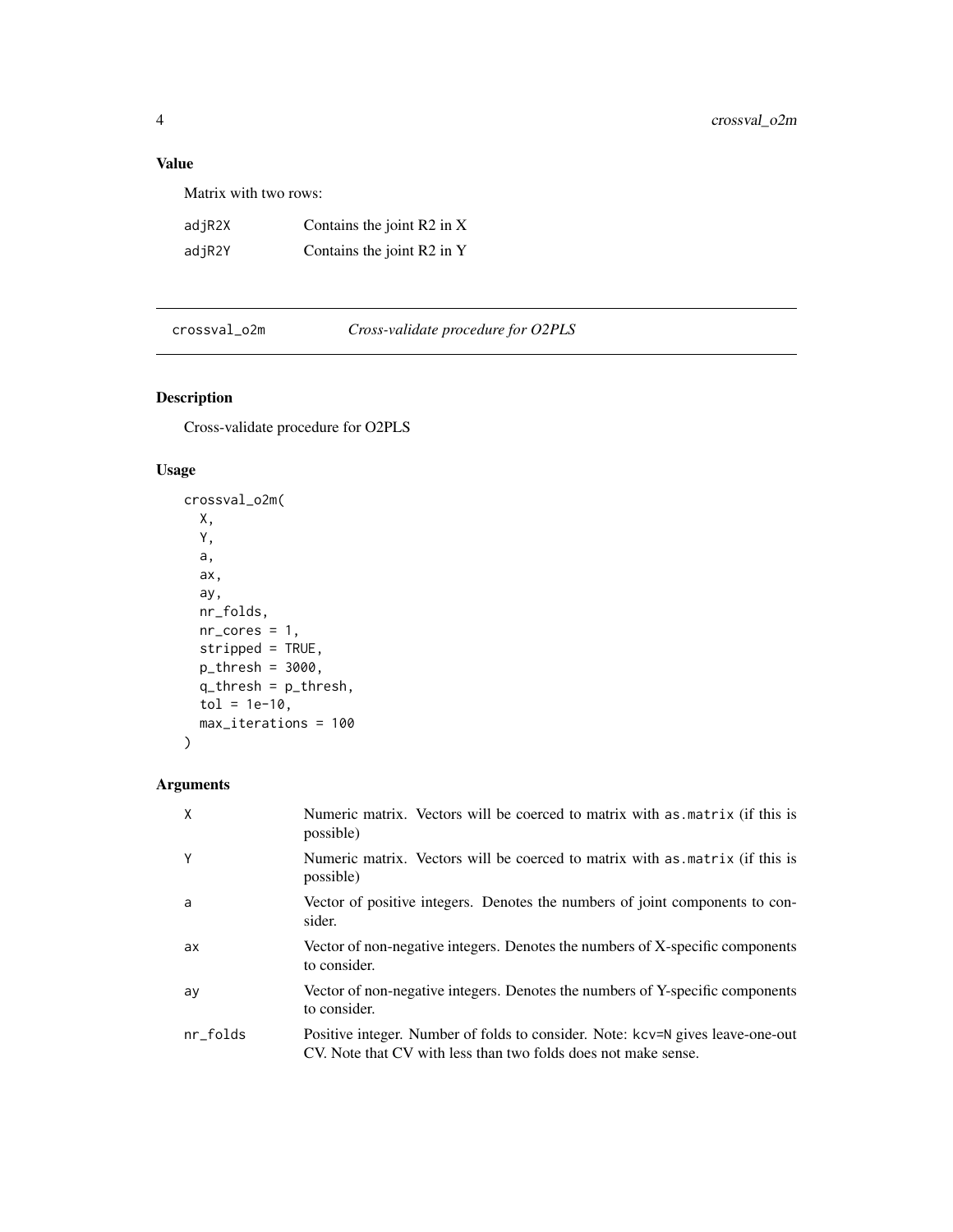<span id="page-4-0"></span>

| $nr\_cores$ | Positive integer. Number of cores to use for CV. You might want to use detect Cores ().<br>Defaults to 1.                                         |
|-------------|---------------------------------------------------------------------------------------------------------------------------------------------------|
| stripped    | Logical. Use the stripped version of $o2m$ (usually when cross-validating)?                                                                       |
| p_thresh    | Integer. If X has more than p_thresh columns, a power method optimization is<br>used, see $o2m2$                                                  |
| q_thresh    | Integer. If Y has more than q_thresh columns, a power method optimization is<br>used, see $o2m2$                                                  |
| tol         | Double. Threshold for which the NIPALS method is deemed converged. Must<br>be positive.                                                           |
|             | $\sim$ . The set of the set of $\mathbf{M}$ is the set of $\mathbf{M}$ is a set of $\mathbf{M}$ is a set of $\mathbf{M}$ is a set of $\mathbf{M}$ |

#### max\_iterations Integer. Maximum number of iterations for the NIPALS method.

#### Details

This is the standard CV approach. It minimizes the sum of the prediction errors of X and Y over a three-dimensional grid of integers. Parallelization is possible on all platforms. On Windows it uses [makePSOCKcluster](#page-0-0), then exports all necessary objects to the workers, and then calls [parLapply](#page-0-0). On OSX and Linux the more friendly [mclapply](#page-0-0) is used, which uses forking. A print method is defined, printing the minimizers and minimum in a readable way. Also the elapsed time is tracked and reported.

#### Value

List of class "cvo2m" with the original and sorted Prediction errors and the number of folds used.

#### Examples

```
local({
X = scale(jitter(tcrossprod(nnorm(100),runif(10))))Y = scale(jitter(tcrossprod(rnorm(100),runif(10))))
crossval_02m(X, Y, a = 1:4, ax = 1:2, ay = 1:2,nr_folds = 5, nr_cores = 1})
```
<span id="page-4-1"></span>crossval\_o2m\_adjR2 *Adjusted Cross-validate procedure for O2PLS*

## Description

Combines CV with R2 optimization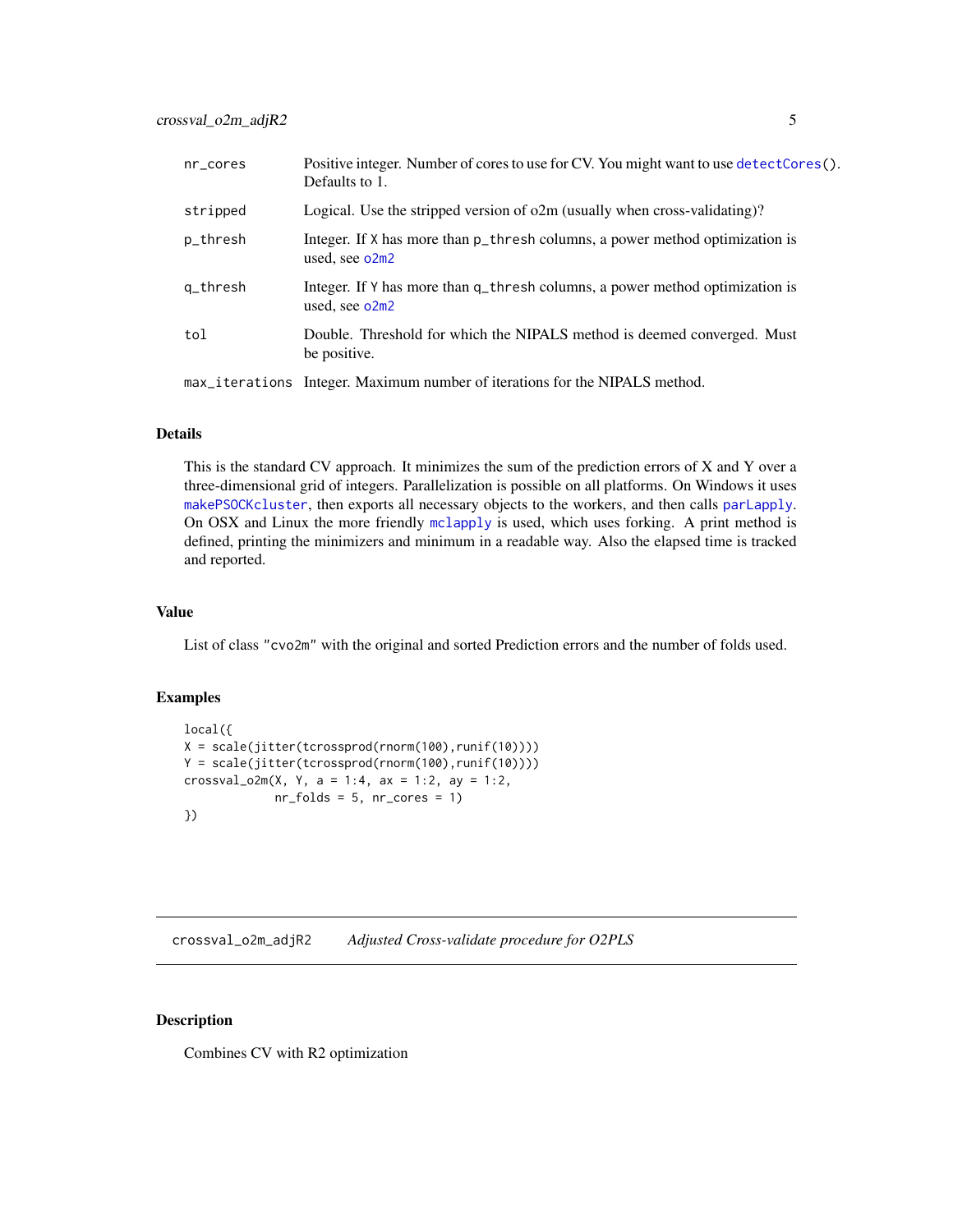## Usage

```
crossval_o2m_adjR2(
 X,
  Y,
 a,
  ax,
  ay,
 nr_folds,
 nr\_cores = 1,stripped = TRUE,
 p_thresh = 3000,
 q_thresh = p_thresh,
 tol = 1e-10,max_iterations = 100
)
```
## Arguments

| X        | Numeric matrix. Vectors will be coerced to matrix with as matrix (if this is<br>possible)                                                        |
|----------|--------------------------------------------------------------------------------------------------------------------------------------------------|
| Y        | Numeric matrix. Vectors will be coerced to matrix with as matrix (if this is<br>possible)                                                        |
| a        | Vector of positive integers. Denotes the numbers of joint components to con-<br>sider.                                                           |
| ax       | Vector of non-negative integers. Denotes the numbers of X-specific components<br>to consider.                                                    |
| ay       | Vector of non-negative integers. Denotes the numbers of Y-specific components<br>to consider.                                                    |
| nr_folds | Positive integer. Number of folds to consider. Note: kcv=N gives leave-one-out<br>CV. Note that CV with less than two folds does not make sense. |
| nr_cores | Positive integer. Number of cores to use for CV. You might want to use detectCores().<br>Defaults to 1.                                          |
| stripped | Logical. Use the stripped version of o2m (usually when cross-validating)?                                                                        |
| p_thresh | Integer. If X has more than p_thresh columns, a power method optimization is<br>used, see o2m2                                                   |
| q_thresh | Integer. If Y has more than q_thresh columns, a power method optimization is<br>used, see o2m2                                                   |
| tol      | Double. Threshold for which the NIPALS method is deemed converged. Must<br>be positive.                                                          |
|          | max_iterations Integer. Maximum number of iterations for the NIPALS method.                                                                      |

## Details

This is an alternative way of cross-validating. It is proposed in citation(OmicsPLS). This approach is (much) faster than the standard crossval\_o2m approach and works fine even with two

<span id="page-5-0"></span>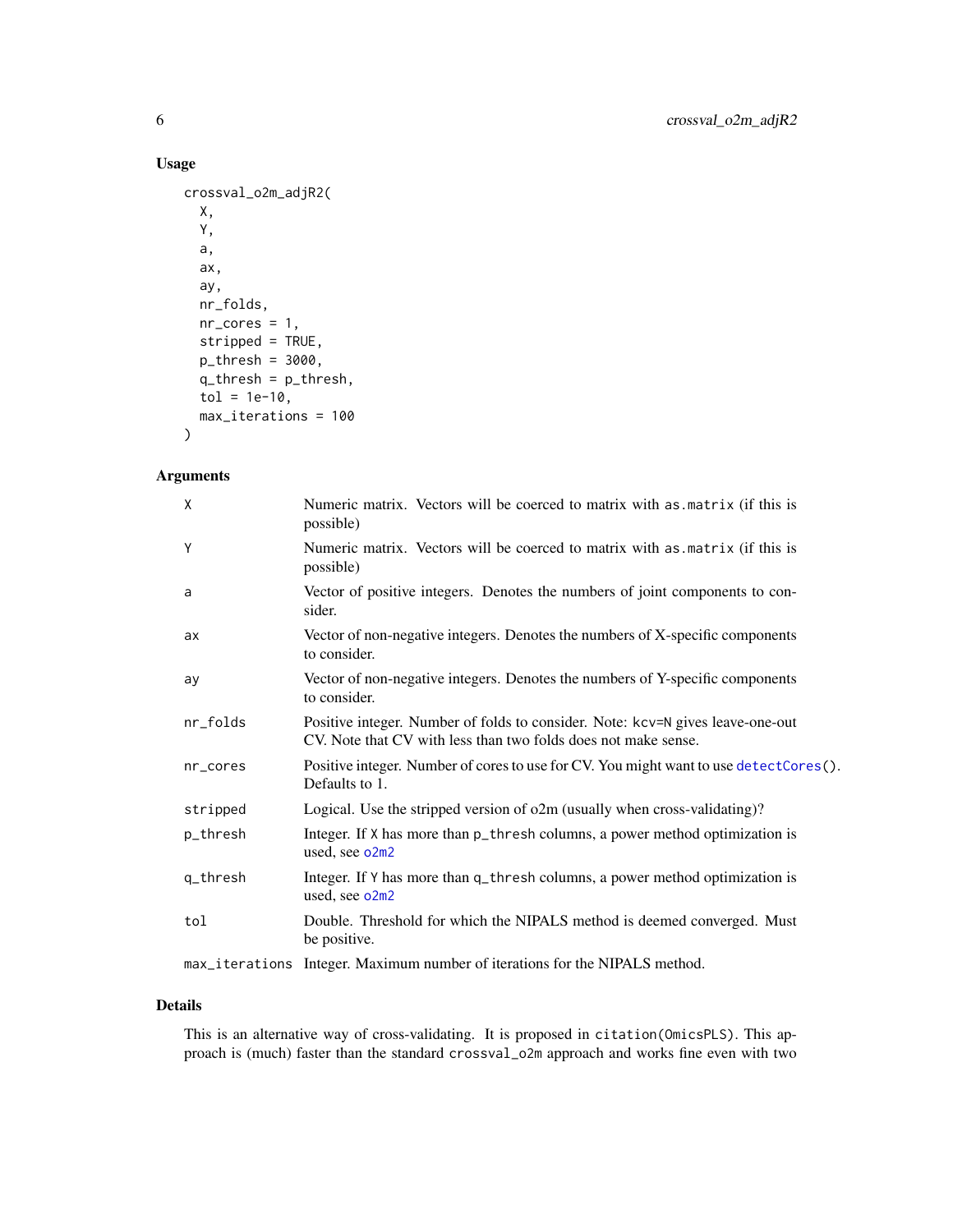## <span id="page-6-0"></span>crossval\_sparsity 7

folds. For each element in n it looks for nx and ny that maximize the  $R<sup>2</sup>$  between T and U in the O2PLS model. This approach often yields similar integer as the standard approach. We however suggest to use the standard approach to minimize the prediction error around the found integers.

#### Value

data.frame with four columns: MSE, n, nx and ny. Each row corresponds to an element in a.

## Examples

```
local({
X = scale(jitter(tcrossprod(rnorm(100),runif(10))))
Y = scale(jitter(tcrossprod(rnorm(100),runif(10))))
crossval_o2m_adjR2(X, Y, a = 1:4, ax = 1:2, ay = 1:2,
            nr_folds = 5, nr_cores = 1})
```
<span id="page-6-1"></span>

| crossval_sparsity | <b>Perform</b> cross-validation to find the optimal number of vari- |  |  |  |  |
|-------------------|---------------------------------------------------------------------|--|--|--|--|
|                   | ables/groups to keep for each joint component                       |  |  |  |  |

#### Description

Perform cross-validation to find the optimal number of variables/groups to keep for each joint component

#### Usage

```
crossval_sparsity(
 X,
  Y,
  n,
  nx,
 ny,
 nr_folds,
 keepx_seq = NULL,
 keepy_seq = NULL,
  groupx = NULL,groupy = NULL,
  tol = 1e-10,max_iterations = 100
)
```
#### Arguments

X Numeric matrix. Vectors will be coerced to matrix with as.matrix (if this is possible)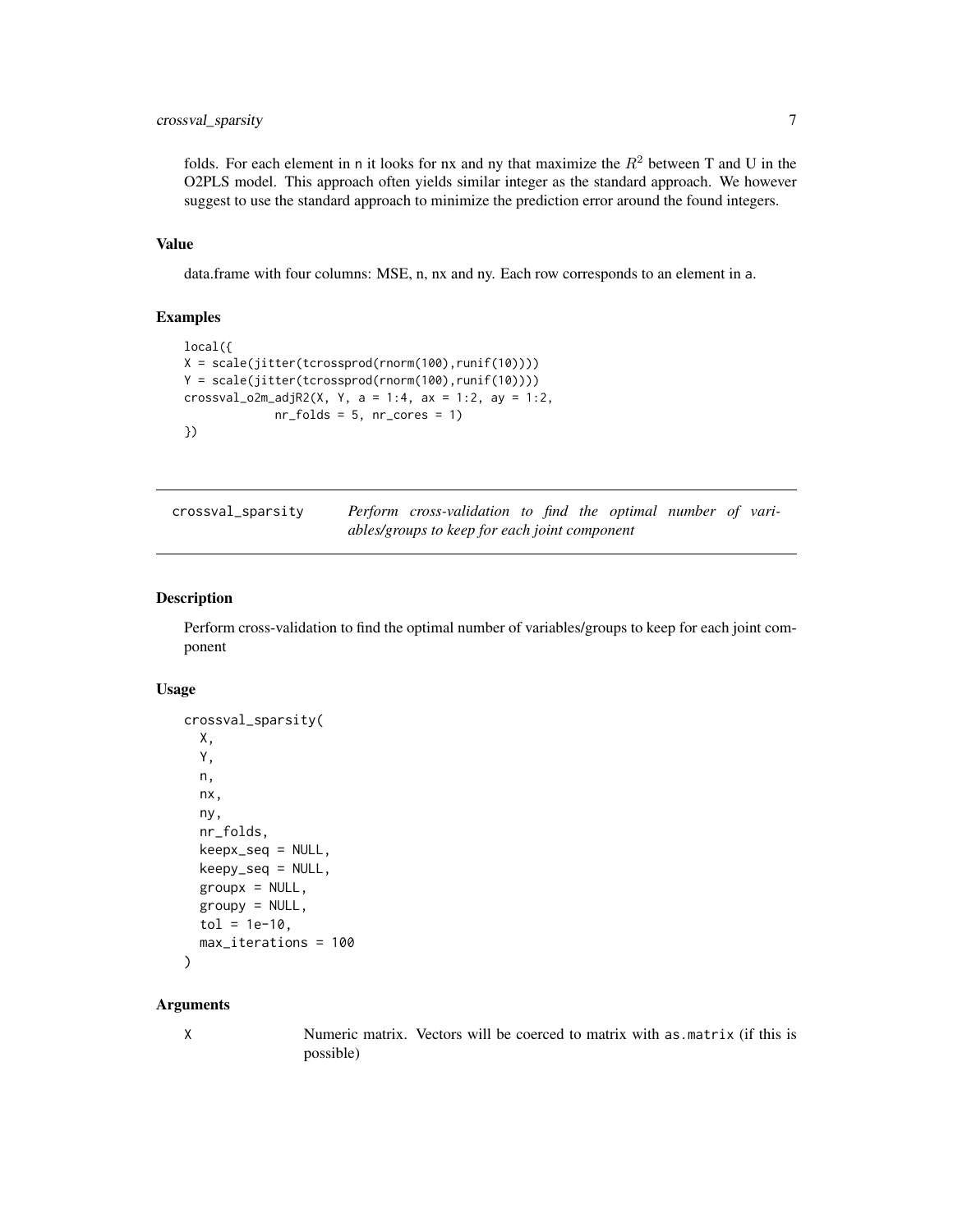| Υ         | Numeric matrix. Vectors will be coerced to matrix with as matrix (if this is<br>possible)                                                                                                                                                   |
|-----------|---------------------------------------------------------------------------------------------------------------------------------------------------------------------------------------------------------------------------------------------|
| n         | Integer. Number of joint PLS components. Must be positive.                                                                                                                                                                                  |
| nx        | Integer. Number of orthogonal components in $X$ . Negative values are inter-<br>preted as 0                                                                                                                                                 |
| ny        | Integer. Number of orthogonal components in Y. Negative values are inter-<br>preted as 0                                                                                                                                                    |
| nr_folds  | Integer. Number of folds of CV                                                                                                                                                                                                              |
| keepx_seq | Numeric vector. A vector indicating how many variables/groups to keep for CV<br>in each of the joint component of X. Sparsity of each joint component will be<br>selected sequentially.                                                     |
| keepy_seq | Numeric vector. A vector indicating how many variables/groups to keep for CV<br>in each of the joint component of Y. Sparsity of each joint component will be<br>selected sequentially.                                                     |
| groupx    | Vector. Used when sparse = TRUE. A vector of strings indicating group names<br>of each X-variable. Its length must be equal to the number of variables in $X$ .<br>The order of group names must corresponds to the order of the variables. |
| groupy    | Vector. Used when sparse = TRUE. A vector of strings indicating group names<br>of each Y-variable. The length must be equal to the number of variables in $Y$ .<br>The order of group names must corresponds to the order of the variables. |
| tol       | Double. Threshold for which the NIPALS method is deemed converged. Must<br>be positive.                                                                                                                                                     |
|           | max_iterations Integer. Maximum number of iterations for the NIPALS method.                                                                                                                                                                 |

## Value

A list containing

| $x_1$ sd | A vector with length n, giving the optimal number of variables/groups to keep<br>for each X-joint compoent. One standard error rule is applied           |
|----------|----------------------------------------------------------------------------------------------------------------------------------------------------------|
| y_1sd    | A vector with length n, giving the optimal number of variables/groups to keep<br>for each Y-joint compoent. One standard error rule is applied           |
| x        | A vector with length n, giving the optimal number of variables/groups to keep<br>for each X-joint compoent, without applying the one standard error rule |
| y        | A vector with length n, giving the optimal number of variables/groups to keep<br>for each Y-joint compoent, without applying the one standard error rule |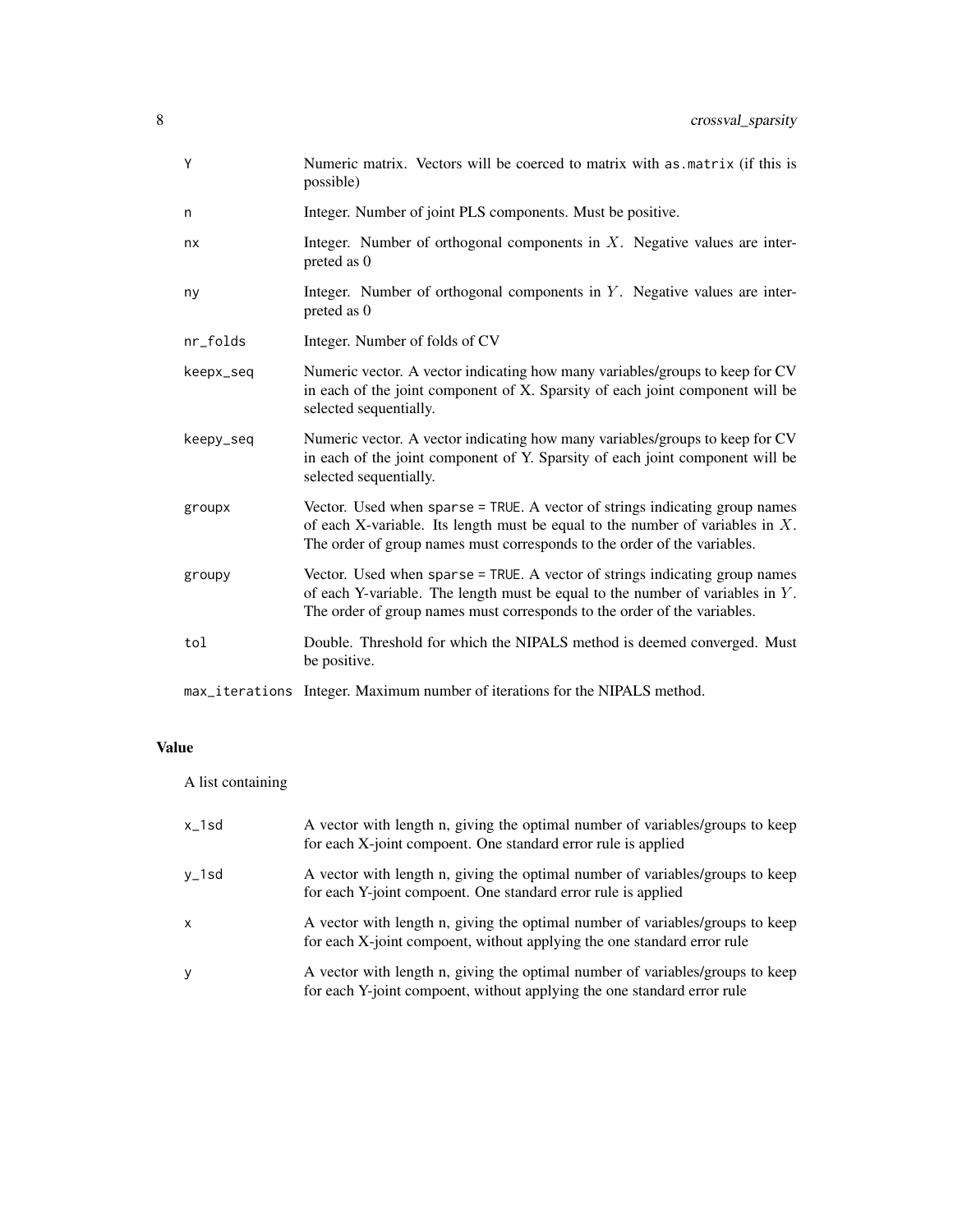<span id="page-8-2"></span><span id="page-8-0"></span>impute\_matrix *Impute missing values in a matrix*

## Description

Impute missing values in a matrix

#### Usage

impute\_matrix(X, ...)

#### Arguments

|                         | A matrix with missing values in some entries. |
|-------------------------|-----------------------------------------------|
| $\cdot$ $\cdot$ $\cdot$ | Further arguments for softimpute.             |

## Details

This function is based on the [softImpute](#page-0-0) function in its eponymous package.

#### Value

An imputed version of matrix X

#### Examples

```
X <- matrix(rnorm(20*100),20)
Xmis <- X
Xmis[sample(length(Xmis),length(Xmis)/10)] <- NA
anyNA(X)
anyNA(impute_matrix(Xmis))
```
<span id="page-8-1"></span>loadings *Extract the loadings from an O2PLS fit*

## <span id="page-8-3"></span>Description

This function extracts loading parameters from an O2PLS fit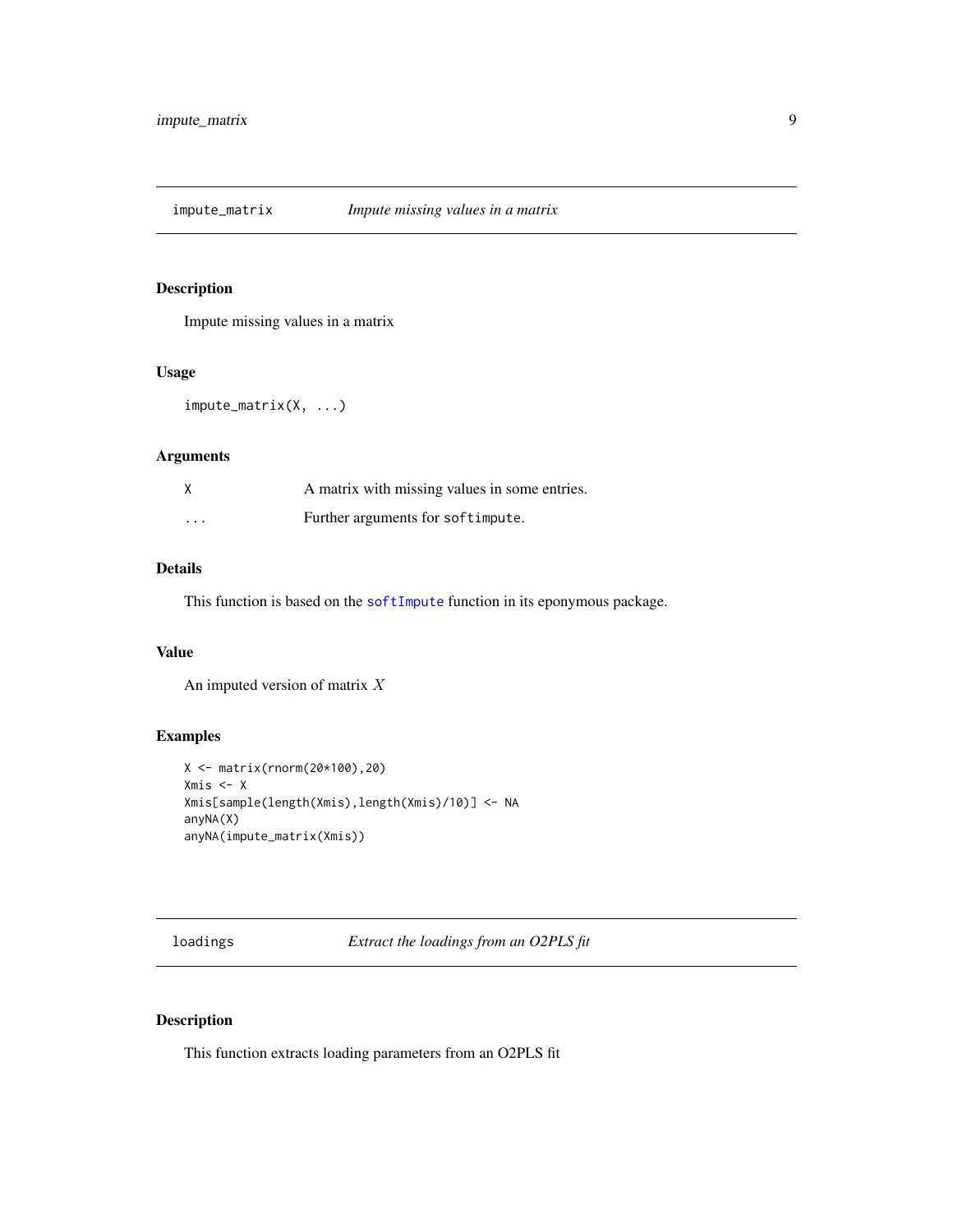## Usage

```
loadings(x, ...)
## S3 method for class 'o2m'
loadings(
 x,
 loading_name = c("Xjoint", "Yjoint", "gr_Xjoint", "gr_Yjoint", "Xorth", "Yorth"),
 subset = 0,
 sorted = FALSE,
  ...
)
```
## Arguments

| $\mathsf{x}$ | Object of class o2m                                                                                            |
|--------------|----------------------------------------------------------------------------------------------------------------|
| $\cdots$     | For consistency                                                                                                |
| loading_name | character string. One of the following: 'Xjoint', 'Yjoint', 'gr_Xjoint', 'gr_Yjoint',<br>'Xorth' or 'Yorth'.   |
| subset       | subset of loading vectors to be extracted.                                                                     |
| sorted       | Logical. Should the rows of the loadings be sorted according to the absolute<br>magnitute of the first column? |

#### Value

Loading matrix

## See Also

[scores.o2m](#page-25-1)

## Examples

```
loadings(o2m(scale(-2:2),scale(-2:2*4),1,0,0))
```
<span id="page-9-1"></span>loocv *K fold CV for O2PLS*

## Description

For (a grid of) values for a, nx and ny, loocv estimates the prediction error using k-fold CV.

<span id="page-9-0"></span>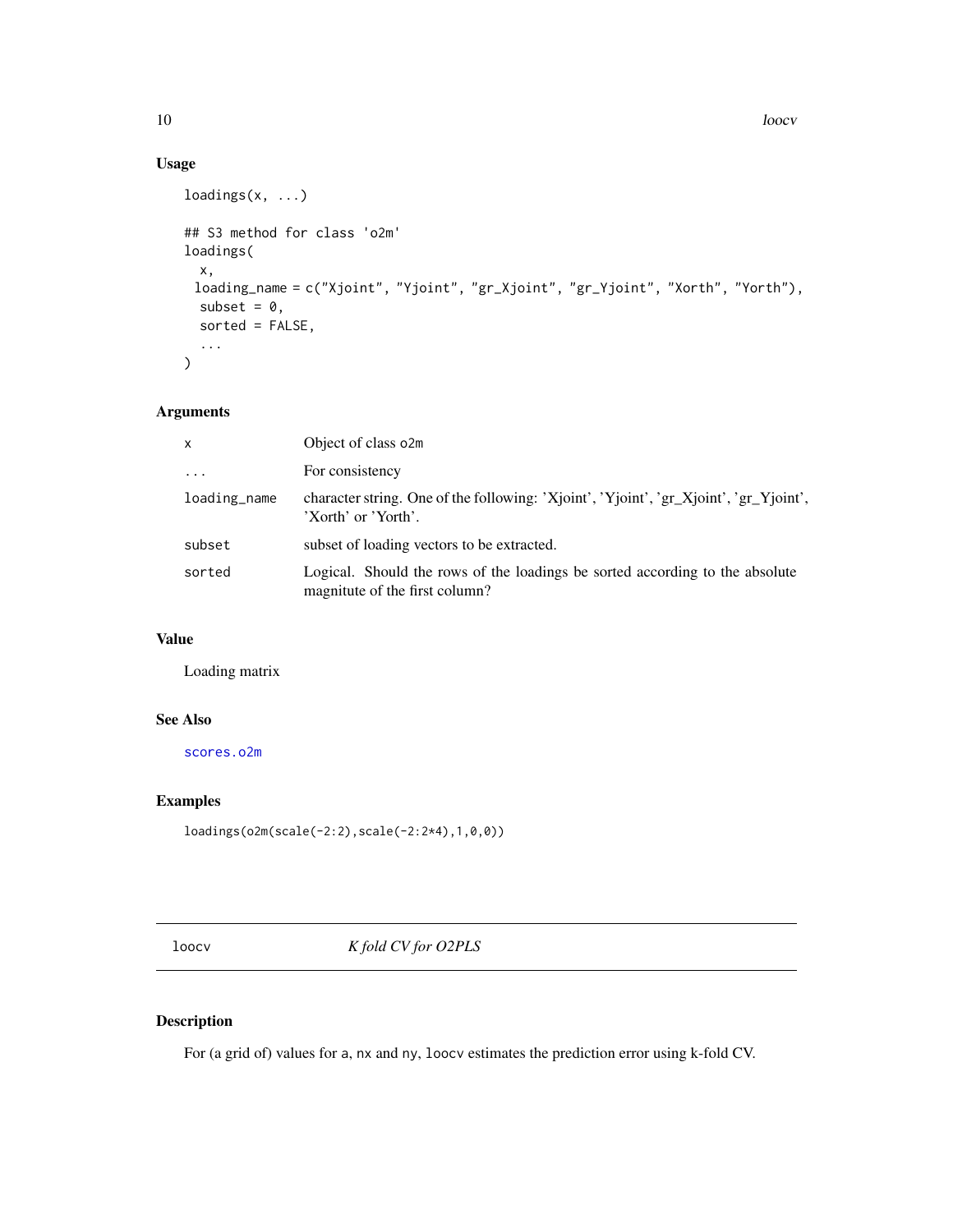<span id="page-10-0"></span> $l$ loocv  $l$  11

## Usage

```
loocv(
  X,
 Y,
  a = 1:2,a2 = 1,b2 = 1,
  fitted_model = NULL,
  func = o2m,
  app_err = F,
  kcv,
  stripped = TRUE,
  p_thresh = 3000,
  q_{\text{-}}thresh = p_{\text{-}}thresh,
  tol = 1e-10,max_iterations = 100
\mathcal{L}
```

| X            | Numeric matrix. Vectors will be coerced to matrix with as matrix (if this is<br>possible)                              |
|--------------|------------------------------------------------------------------------------------------------------------------------|
| Y            | Numeric matrix. Vectors will be coerced to matrix with as matrix (if this is<br>possible)                              |
| a            | Vector of integers. Contains the numbers of joint components.                                                          |
| a2           | Vector of integers. Contains the numbers of orthogonal components in $X$ .                                             |
| b2           | Vector of integers. Contains the numbers of orthogonal components in $Y$ .                                             |
| fitted_model | List. Deprecated. O2PLS model fit with o2m. Is used to calculate the apparent<br>error without recalculating this fit. |
| func         | Function to fit the O2PLS model with. Only o2m and o2m_stripped are sup-<br>ported.                                    |
| app_err      | Logical. Deprecated. Should the apparent error also be computed?                                                       |
| kcv          | Integer. The value of $k$ , i.e. the number of folds. Choose $N$ for LOO-CV.                                           |
| stripped     | Logical. Use the stripped version of o2m (usually when cross-validating)?                                              |
| p_thresh     | Integer. If X has more than p_thresh columns, a power method optimization is<br>used, see o2m2                         |
| q_thresh     | Integer. If Y has more than q_thresh columns, a power method optimization is<br>used, see o2m2                         |
| tol          | Double. Threshold for which the NIPALS method is deemed converged. Must<br>be positive.                                |
|              | max_iterations Integer. Maximum number of iterations for the NIPALS method.                                            |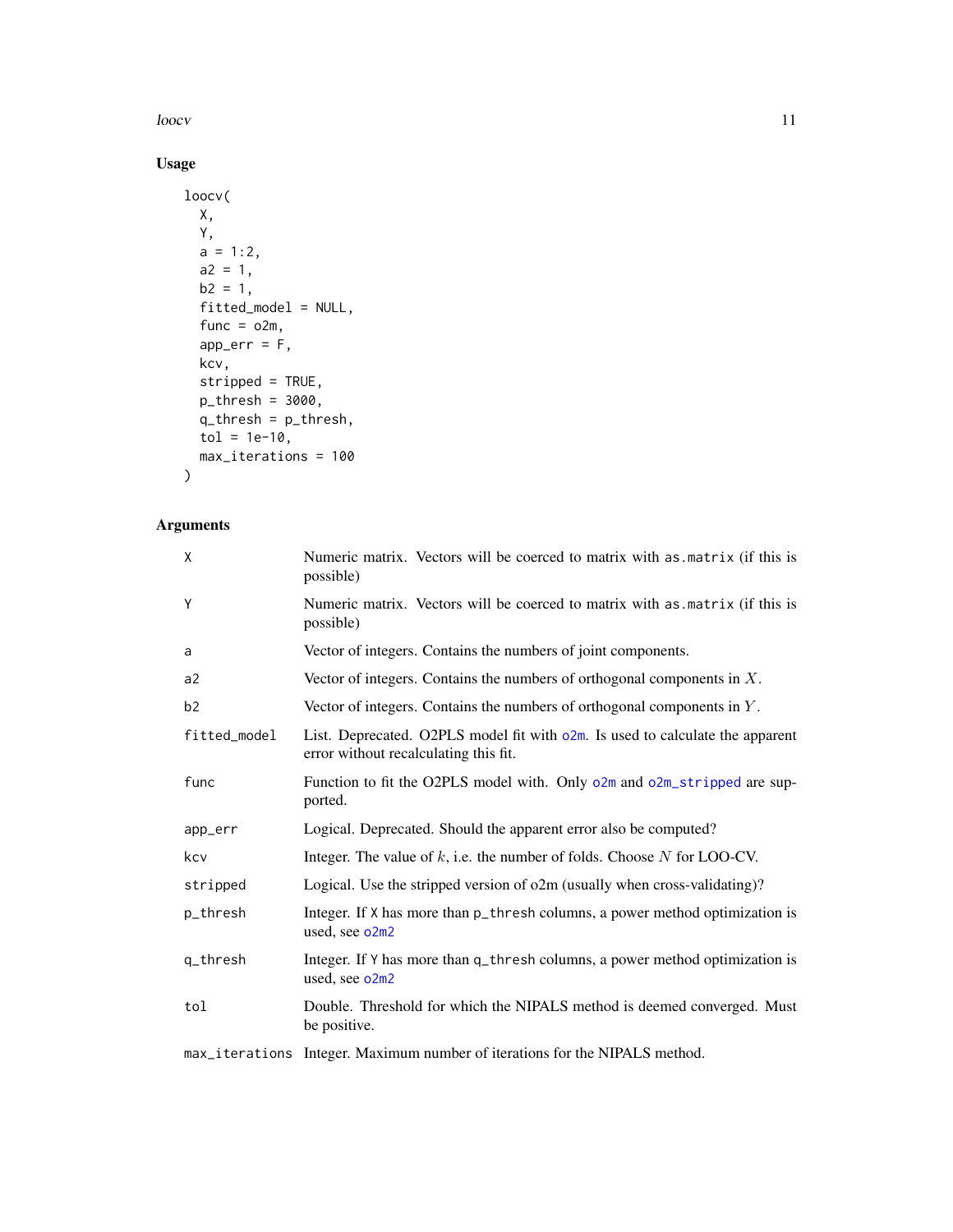## <span id="page-11-0"></span>Details

Note that this function can be easily parallelized (on Windows e.g. with the parallel package.).

The parameters a, a2 and b2 can be integers or vectors of integers. A for loop is used to loop over all combinations. The resulting output is a list, which is more easy to interpret if you use array(unlist(output\_of\_loocv\$CVerr)) as in the example below. The array wil have varying a along the first dimension and a2 and b2 along the second and third respectively. Typing example(loocv) (hopefully) clarifies this function.

#### Value

List with two numeric vectors:

| CVerr  | Contains the k-fold CV estimated RMSEP |
|--------|----------------------------------------|
| Fiterr | Contains the apparent error            |

loocv\_combi *K-fold CV based on symmetrized prediction error*

#### Description

The prediction error of both X~Xhat and Y~Yhat are summed. This provides a symmetrized version of [loocv](#page-9-1).

#### Usage

```
loocv_combi(
 X,
  Y,
  a = 1:2,a2 = 1,
 b2 = 1,
  fitted_model = NULL,
  func = o2m,
  app_error = F,kcv,
  stripped = TRUE,
  p_thresh = 3000,
  q_{\text{-}}thresh = p_{\text{-}}thresh,
  tol = 1e-10,max_iterations = 100
)
```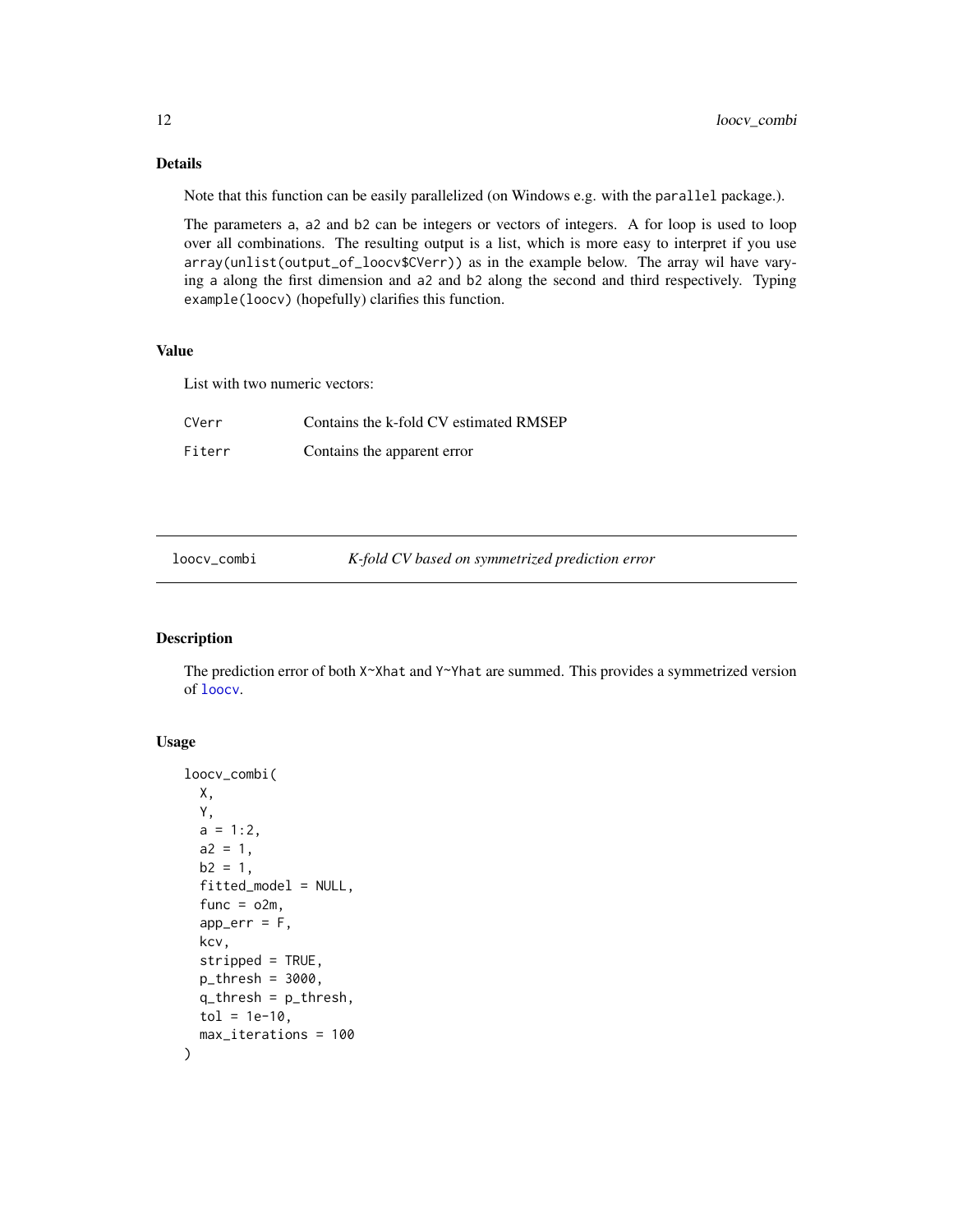## <span id="page-12-0"></span>loocv\_combi 13

## Arguments

| X              | Numeric matrix. Vectors will be coerced to matrix with as matrix (if this is<br>possible)                                 |
|----------------|---------------------------------------------------------------------------------------------------------------------------|
| Υ              | Numeric matrix. Vectors will be coerced to matrix with as matrix (if this is<br>possible)                                 |
| a              | Vector of integers. Contains the numbers of joint components.                                                             |
| a2             | Vector of integers. Contains the numbers of orthogonal components in $X$ .                                                |
| b <sub>2</sub> | Vector of integers. Contains the numbers of orthogonal components in $Y$ .                                                |
| fitted_model   | List. Deprecated. O2PLS model fit with $o2m$ . Is used to calculate the apparent<br>error without recalculating this fit. |
| func           | Function to fit the O2PLS model with. Only o2m and o2m_stripped are sup-<br>ported.                                       |
| app_err        | Logical. Deprecated. Should the apparent error also be computed?                                                          |
| kcv            | Integer. The value of $k$ , i.e. the number of folds. Choose $N$ for LOO-CV.                                              |
| stripped       | Logical. Use the stripped version of o2m (usually when cross-validating)?                                                 |
| p_thresh       | Integer. If X has more than p_thresh columns, a power method optimization is<br>used, see o2m2                            |
| q_thresh       | Integer. If Y has more than q_thresh columns, a power method optimization is<br>used, see o2m2                            |
| tol            | Double. Threshold for which the NIPALS method is deemed converged. Must<br>be positive.                                   |
|                | max_iterations Integer. Maximum number of iterations for the NIPALS method.                                               |

#### Details

Note that this function can be easily parallelized (on Windows e.g. with the parallel package.). If there are NAs in the CVerr component, this is due to an error in the fitting.

## Value

List with two numeric vectors:

| CVerr  | Contains the k-fold CV estimated RMSEP |
|--------|----------------------------------------|
| Fiterr | Contains the apparent error            |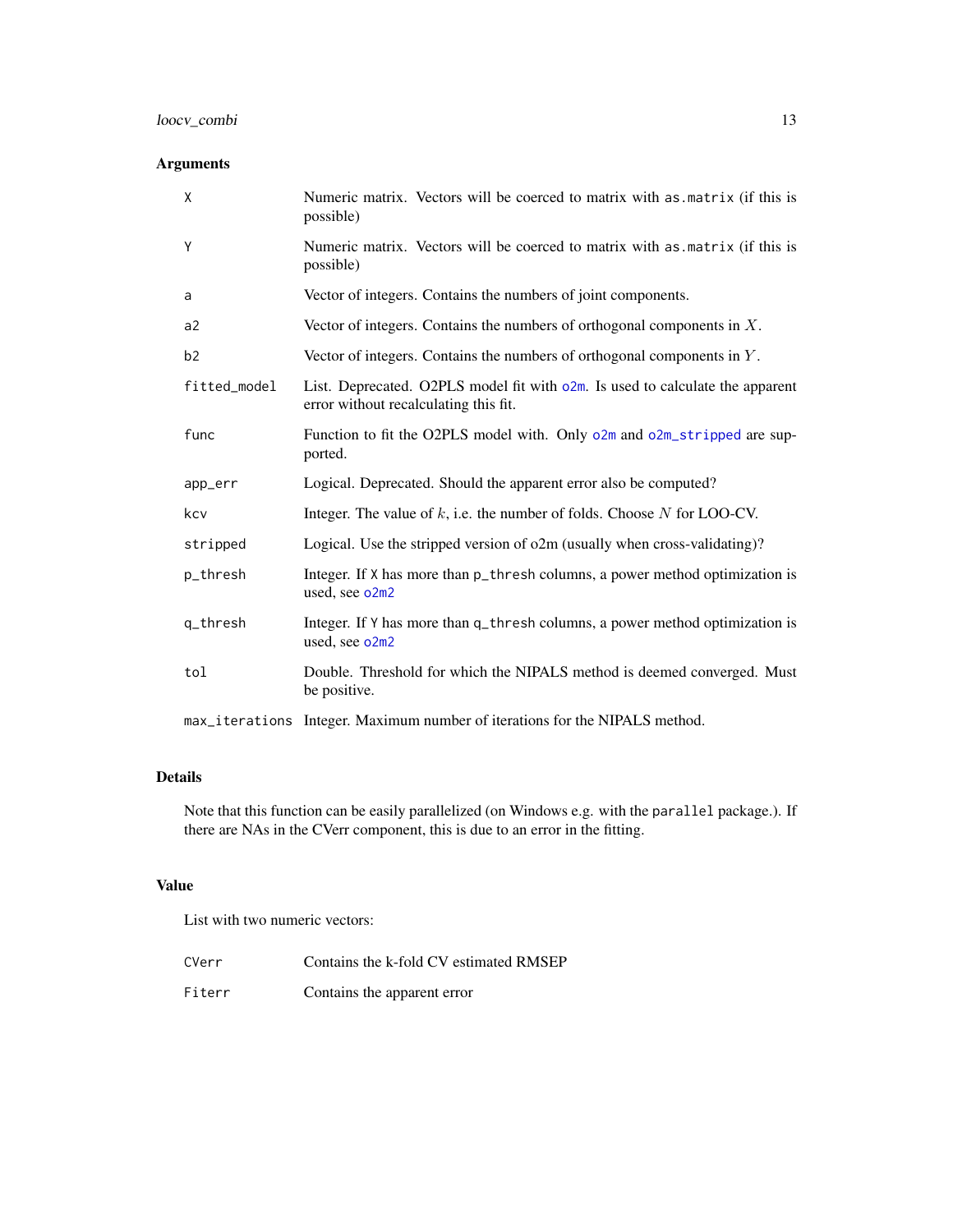## Description

Calculate mean squared difference

#### Usage

 $mse(x, y = 0, na.rm = FALSE)$ 

#### Arguments

|       | Numeric vector or matrix.                |
|-------|------------------------------------------|
|       | Numeric vector or matrix. Defaults to 0. |
| na.rm | Remove NA's?                             |

## Details

Is equal to  $\text{sg}(x-y)/\text{length}(c(x))$ . If x and y are of unequal length, the invoked minus-operator will try to make the best out of it by recycling elements of the shorter object (usually you don't want that). In particular if x is an N x p matrix and y an N x 1 vector, y is subtracted from each column of x, and if  $y=0$  (default) you get the mean of  $vec(x^2)$ 

#### Value

The mean of the squared differences elementwise.

## Examples

```
mse(2)
mse(1:10, 2:11) == 1mse(matrix(rnorm(500),100,5),matrix(rnorm(500),100,5))
```
norm\_vec *Norm of a vector*

### Description

Norm of a vector

#### Usage

norm\_vec(x)

<span id="page-13-1"></span><span id="page-13-0"></span>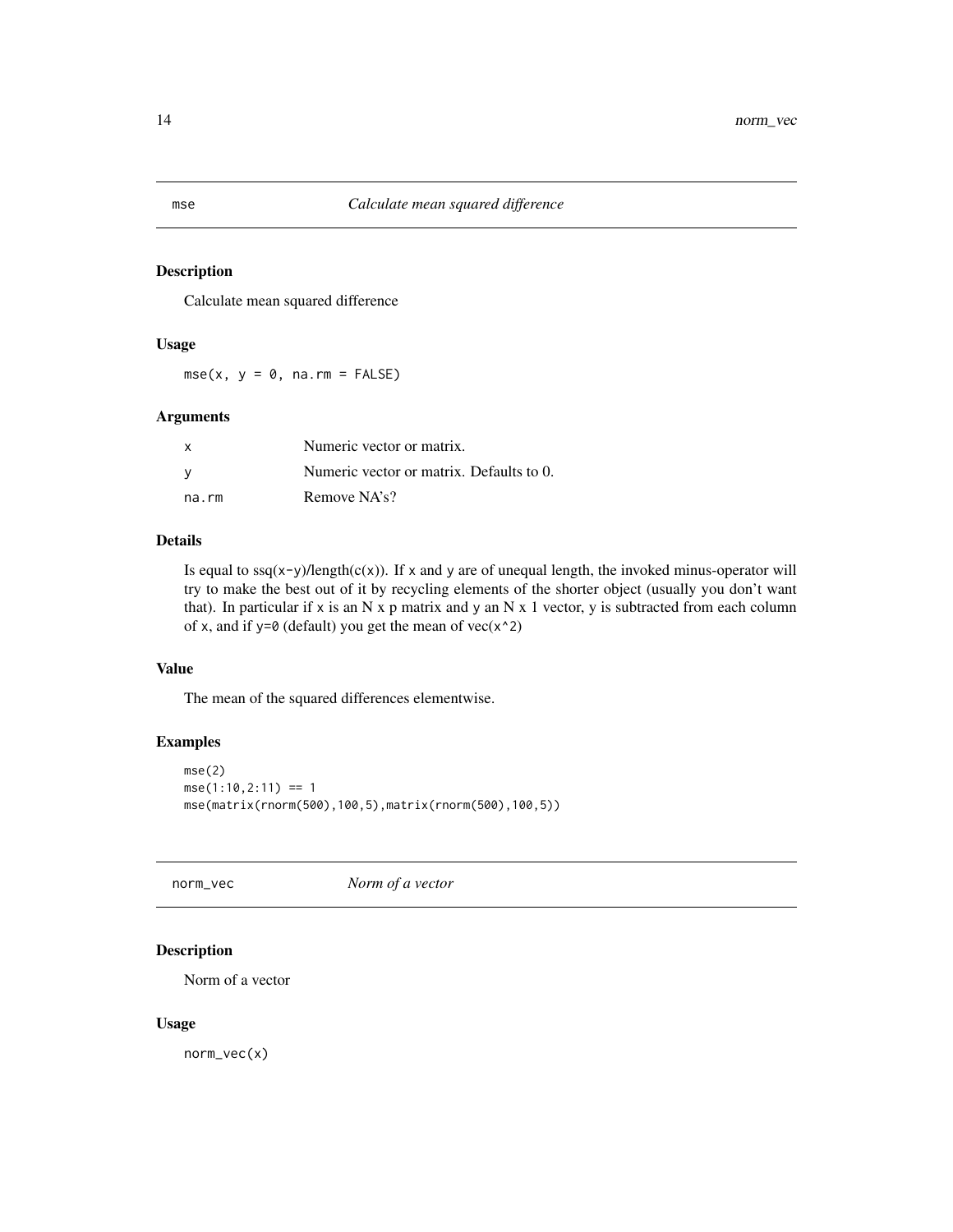#### <span id="page-14-0"></span> $o2m$  15

#### Arguments

x Numerical vector

## Value

L2 norm of a vector

<span id="page-14-1"></span>o2m *Perform O2PLS data integration with two-way orthogonal corrections*

## Description

NOTE THAT THIS FUNCTION DOES NOT CENTER NOR SCALE THE MATRICES! Any normalization you will have to do yourself. It is best practice to at least center the variables though.

## Usage

o2m( X, Y, n, nx, ny, stripped = FALSE, p\_thresh = 3000, q\_thresh = p\_thresh,  $tol = 1e-10,$ max\_iterations = 1000, sparse =  $F$ , groupx = NULL, groupy = NULL,  $keepx = NULL,$ keepy = NULL, max\_iterations\_sparsity = 1000  $\mathcal{L}$ 

| X  | Numeric matrix. Vectors will be coerced to matrix with as matrix (if this is<br>possible)   |
|----|---------------------------------------------------------------------------------------------|
| Y  | Numeric matrix. Vectors will be coerced to matrix with as matrix (if this is<br>possible)   |
| n  | Integer. Number of joint PLS components. Must be positive.                                  |
| nx | Integer. Number of orthogonal components in $X$ . Negative values are inter-<br>preted as 0 |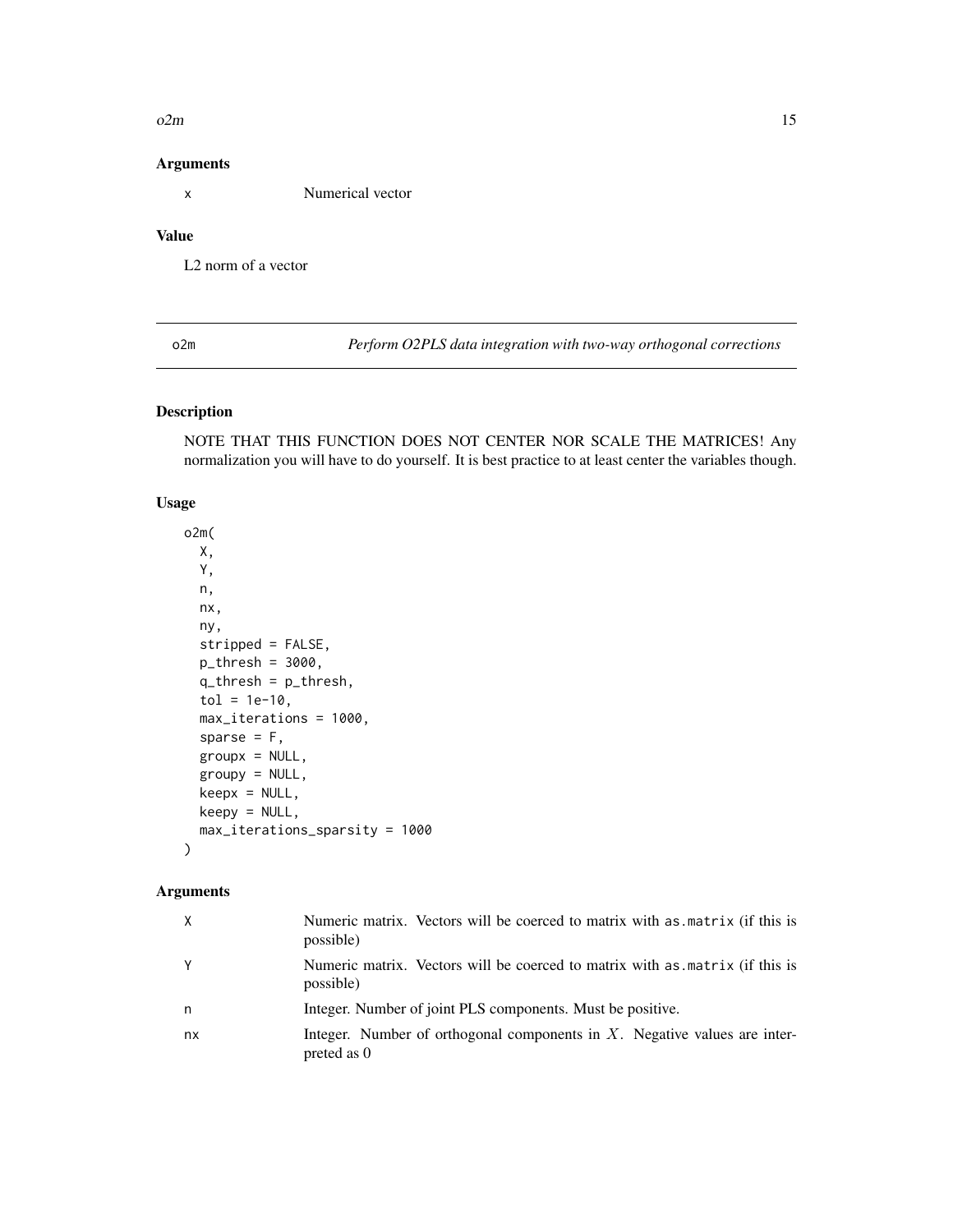<span id="page-15-0"></span>

| ny                      | Integer. Number of orthogonal components in $Y$ . Negative values are inter-<br>preted as 0                                                                                                                                                                                                |
|-------------------------|--------------------------------------------------------------------------------------------------------------------------------------------------------------------------------------------------------------------------------------------------------------------------------------------|
| stripped                | Logical. Use the stripped version of o2m (usually when cross-validating)?                                                                                                                                                                                                                  |
| p_thresh                | Integer. If X has more than p_thresh columns, a power method optimization is<br>used, see o2m2                                                                                                                                                                                             |
| q_thresh                | Integer. If Y has more than q_thresh columns, a power method optimization is<br>used, see o2m2                                                                                                                                                                                             |
| tol                     | Double. Threshold for which the NIPALS method is deemed converged. Must<br>be positive.                                                                                                                                                                                                    |
| max_iterations          | Integer. Maximum number of iterations for the NIPALS method.                                                                                                                                                                                                                               |
| sparse                  | Boolean. Default value is FALSE, in which case O2PLS will be fitted. Set to<br>TRUE for GO2PLS.                                                                                                                                                                                            |
| groupx                  | Vector. Used when sparse = TRUE. A vector of strings indicating group names<br>of each X-variable. Its length must be equal to the number of variables in $X$ .<br>The order of group names must corresponds to the order of the variables.                                                |
| groupy                  | Vector. Used when sparse = TRUE. A vector of strings indicating group names<br>of each Y-variable. The length must be equal to the number of variables in $Y$ .<br>The order of group names must corresponds to the order of the variables.                                                |
| keepx                   | Vector. Used when sparse = TRUE. A vector of length n indicating how many<br>variables (or groups if groupx is provided) to keep in each of the joint com-<br>ponent of $X$ . If the input is an integer, all the components will have the same<br>amount of variables or groups retained. |
| keepy                   | Vector. Used when sparse = TRUE. A vector of length n indicating how many<br>variables (or groups if groupx is provided) to keep in each of the joint com-<br>ponent of $Y$ . If the input is an integer, all the components will have the same<br>amount of variables or groups retained. |
| max_iterations_sparsity |                                                                                                                                                                                                                                                                                            |
|                         | Integer. Used when sparse = TRUE. Maximum number of iterations for the NI-<br>PALS method for GO2PLS.                                                                                                                                                                                      |

#### Details

If both nx and ny are zero, o2m is equivalent to PLS2 with orthonormal loadings. This is a 'slower' (in terms of memory) implementation of O2PLS, and is using [svd](#page-0-0), use stripped=T for a stripped version with less output. If either  $ncol(X) > p_{\text{th}}$ resh or  $ncol(Y) > q_{\text{th}}$ resh, the NIPALS method is used which does not store the entire covariance matrix. The squared error between iterands in the NIPALS approach can be adjusted with tol. The maximum number of iterations in the NIPALS approach is tuned by max\_iterations.

#### Value

A list containing

| Tt. | Joint $X$ scores   |
|-----|--------------------|
| W.  | Joint $X$ loadings |
| U   | Joint Y scores     |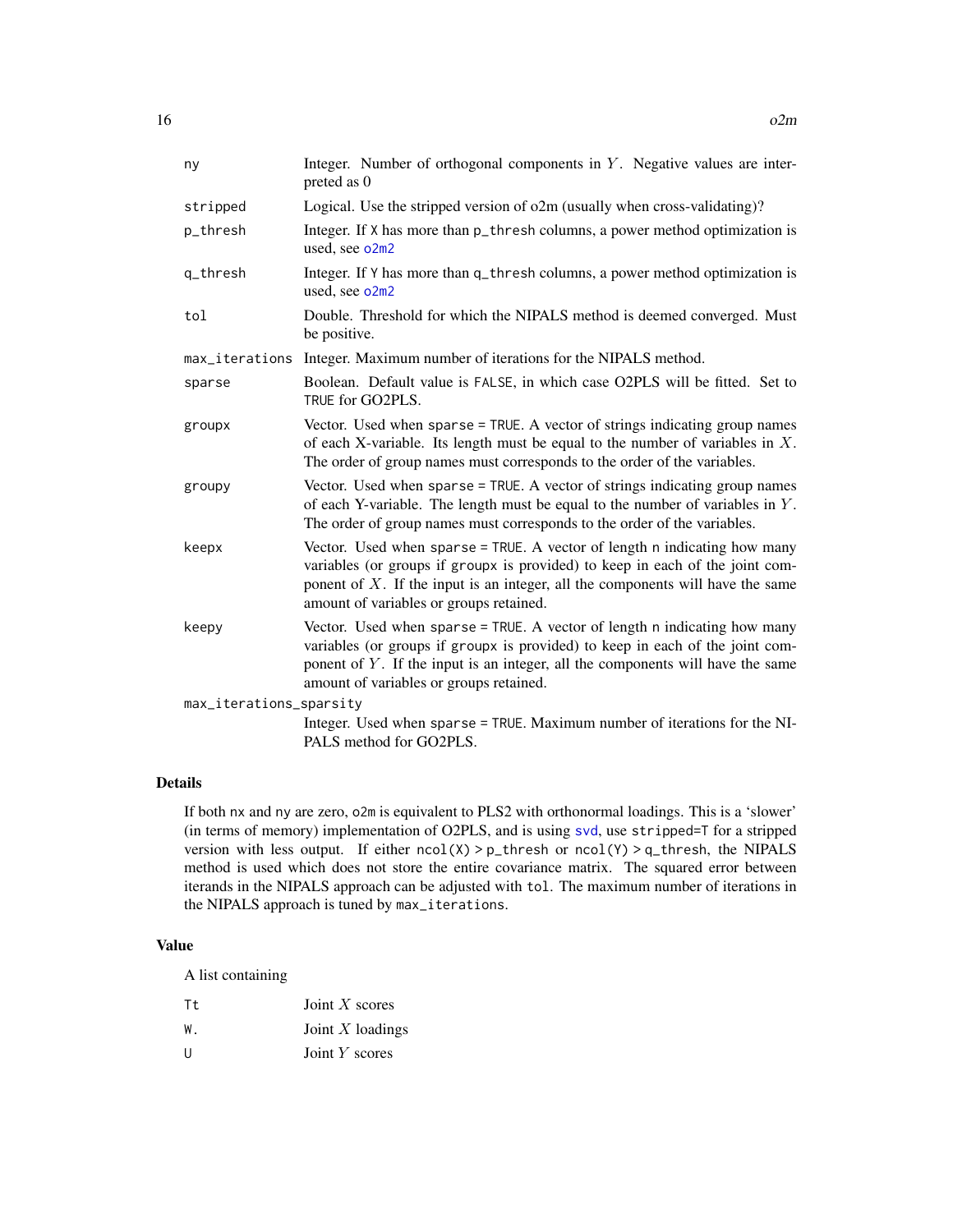<span id="page-16-0"></span>

| C.                     | Joint $Y$ loadings                                                                                                                    |
|------------------------|---------------------------------------------------------------------------------------------------------------------------------------|
| Ε                      | Residuals in $X$                                                                                                                      |
| Ff                     | Residuals in $Y$                                                                                                                      |
| T_Yosc                 | Orthogonal $X$ scores                                                                                                                 |
| P_Yosc.                | Orthogonal $X$ loadings                                                                                                               |
| W_Yosc                 | Orthogonal $X$ weights                                                                                                                |
| U_Xosc                 | Orthogonal Y scores                                                                                                                   |
| P_Xosc.                | Orthogonal Y loadings                                                                                                                 |
| C_Xosc                 | Orthogonal Y weights                                                                                                                  |
| $B_U$                  | Regression coefficient in $Tt \sim U$                                                                                                 |
| $B$ <sub>-</sub> $T$ . | Regression coefficient in $U \sim Tt$                                                                                                 |
| $H_TU$                 | Residuals in $Tt$ in $Tt \sim U$                                                                                                      |
| $H_UTT$                | Residuals in $U$ in $U \sim Tt$                                                                                                       |
| X_hat                  | Prediction of $X$ with $Y$                                                                                                            |
| Y_hat                  | Prediction of $Y$ with $X$                                                                                                            |
| R <sub>2</sub> X       | Variation (measured with ssq) of the modeled part in X (defined by joint +<br>orthogonal variation) as proportion of variation in $X$ |
| R <sub>2</sub> Y       | Variation (measured with ssq) of the modeled part in Y (defined by joint +<br>orthogonal variation) as proportion of variation in $Y$ |
| R2Xcorr                | Variation (measured with $\mathsf{ssq}$ ) of the joint part in X as proportion of variation<br>in $X$                                 |
| R2Ycorr                | Variation (measured with $ssq$ ) of the joint part in Y as proportion of variation<br>in $Y$                                          |
| R <sub>2X</sub> _YO    | Variation (measured with $ssq$ ) of the orthogonal part in X as proportion of vari-<br>ation in $X$                                   |
| R2Y_XO                 | Variation (measured with $ssq$ ) of the orthogonal part in Y as proportion of vari-<br>ation in $Y$                                   |
| R2Xhat                 | Variation (measured with $ssq$ ) of the predicted X as proportion of variation in<br>X                                                |
| R2Yhat                 | Variation (measured with $ssq$ ) of the predicted Y as proportion of variation in<br>Υ                                                |
| W_gr                   | Joint loadings of $X$ at group level (only available when GO2PLS is used)                                                             |
| $C_{gr}$               | Joint loadings of $Y$ at group level (only available when GO2PLS is used)                                                             |

## See Also

[summary.o2m](#page-26-2), [plot.o2m](#page-21-1), [crossval\\_o2m\\_adjR2](#page-4-1), [crossval\\_sparsity](#page-6-1)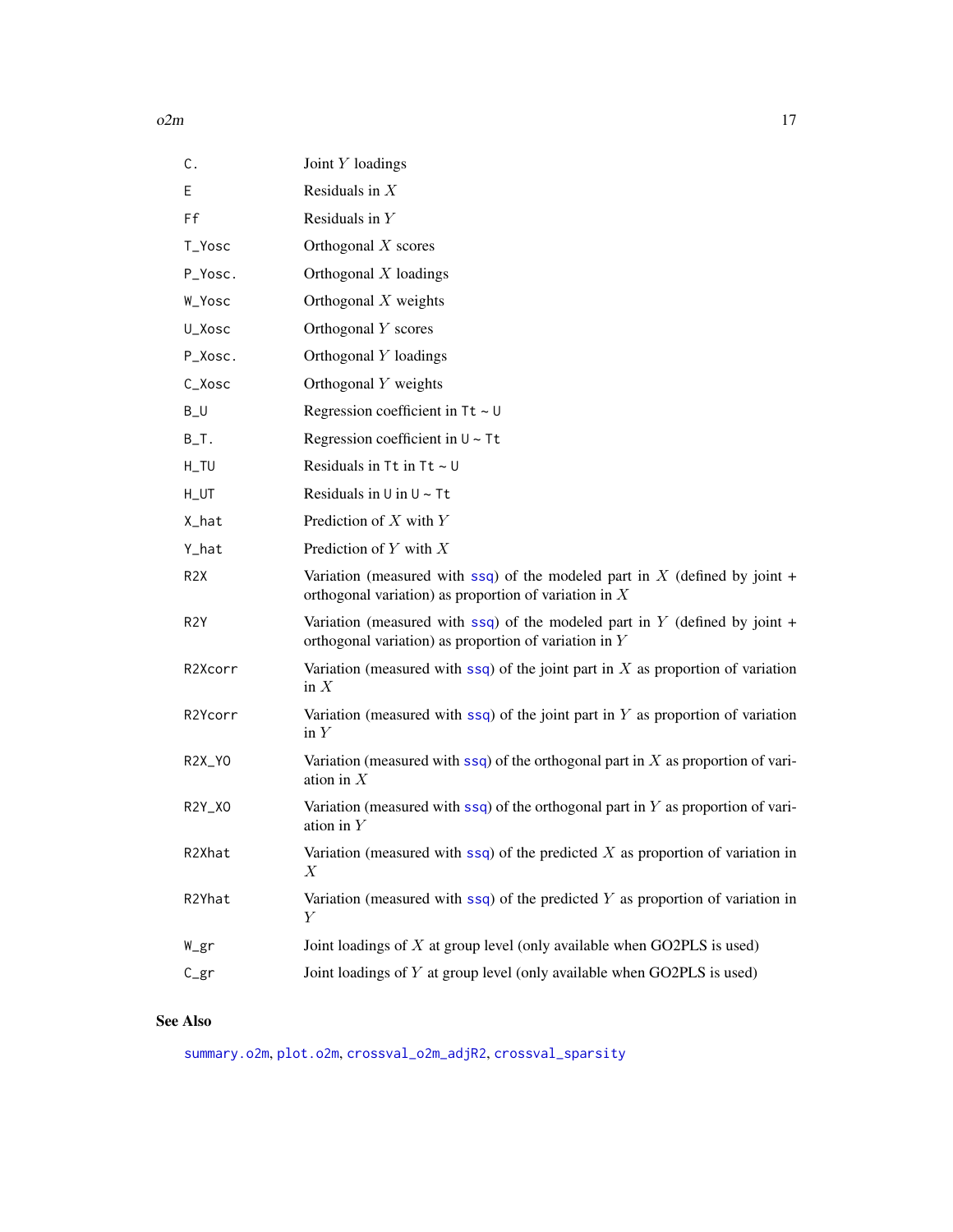#### Examples

```
test_X <- scale(matrix(rnorm(100*10),100,10))
test_Y <- scale(matrix(rnorm(100*11),100,11))
# --------- Default run ------------
o2m(test_X, test_Y, 3, 2, 1)
# ---------- Stripped version -------------
o2m(test_X, test_Y, 3, 2, 1, stripped = TRUE)
# ---------- High dimensional version ----------
o2m(test_X, test_Y, 3, 2, 1, p_thresh = 1)
# ------ High D and stripped version ---------
o2m(test_X, test_Y, 3, 2, 1, stripped = TRUE, p_thresh = 1)# ------ Now with more iterations --------
o2m(test_X, test_Y, 3, 2, 1, stripped = TRUE, p_thresh = 1, max_iterations = 1e6)
# ----------------------------------
```
OmicsPLS *Data integration with O2PLS: Two-Way Orthogonal Partial Least Squares*

#### Description

The OmicsPLS package is an R package for penalized integration of heterogeneous omics data. The software articles are published in (el Bouhaddani et al, 2018, doi: [10.1186/s1285901823713\)](https://doi.org/10.1186/s12859-018-2371-3) and (Gu et al, 2020, doi: [10.1186/s12859021039583\)](https://doi.org/10.1186/s12859-021-03958-3). OmicsPLS includes the O2PLS fit, the GO2PLS fit, cross-validation tools and some misc functions.

#### Model and assumptions

Note that the rows of  $X$  and  $Y$  are the subjects and columns are variables. The number of columns may be different, but the subjects should be the same in both datasets.

The O2PLS model (Trygg & Wold, 2003) decomposes two datasets  $X$  and  $Y$  into three parts.

- 1. A joint part, representing the relationship between  $X$  and  $Y$
- 2. An orthogonal part, representing the unrelated latent variation in X and Y separately.
- 3. A noise part capturing all residual variation.

See also the corresponding paper (el Bouhaddani et al, 2018).

#### Fitting

The O2PLS fit is done with  $o2m$ . For data X and Y you can run  $o2m(X, Y, n, nx, ny)$  for an O2PLS fit with n joint and nx,ny orthogonal components. See the help page of [o2m](#page-14-1) for more information on parameters. There are four ways to obtain an O2PLS fit, depending on the dimensionality.

- For the not-too-high dimensional case, you may use  $\circ$ 2m with default parameters. E.g.  $\circ$ 2m(X,Y,n,nx,ny).
- In case you only want the parameters, you may add stripped = TRUE to obtain a stripped version of o2m which avoids calculating and storing some matrices. E.g. o2m(X,Y,n,nx,ny,stripped=TRUE).

<span id="page-17-0"></span>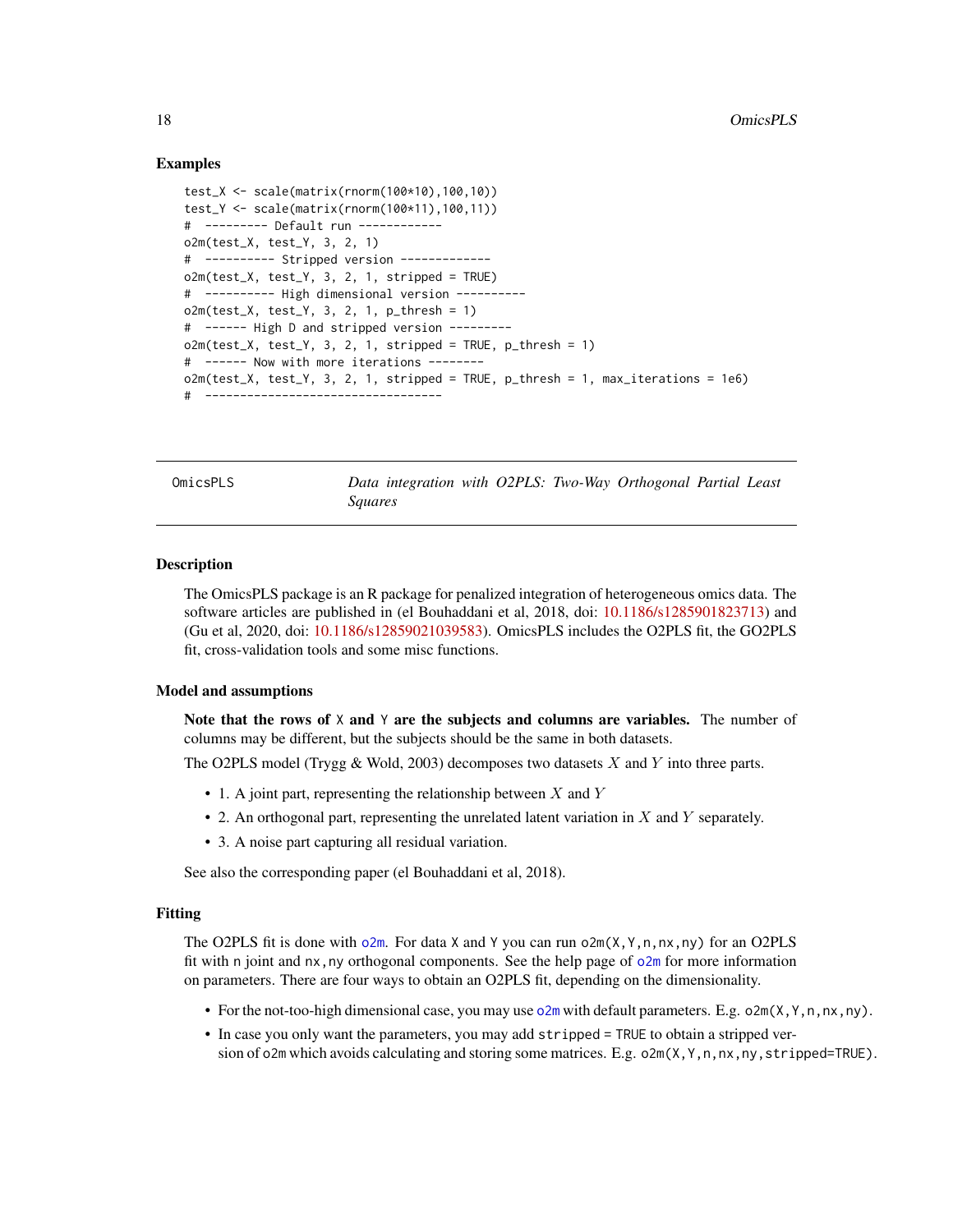#### <span id="page-18-0"></span>OmicsPLS 19

- For high dimensional cases, defined by  $ncol(X)$ >p\_thresh and  $ncol(Y)$ >q\_thresh, a NI-PALS approach is used which avoids storing large matrices. E.g. o2m(X,Y,n,nx,ny,p\_thresh=3000,q\_thresh=3000). The thresholds are by default both at 3000 variables.
- If you want a stripped version in the high dimensional case, add stripped = TRUE. E.g. o2m(X,Y,n,nx,ny,stripped=TRUE,p\_thresh=3000,q\_thresh=3000).
- For GO2PLS, add sparsity = TRUE and specify how many variables or groups to retain. E.g. o2m(X,Y,n,nx,ny,sparse=TRUE,keepx,keepy).

#### Obtaining results

After fitting an O2PLS model, by running e.g.  $fit = o2m(X, Y, n, nx, ny)$ , the results can be visualised. Use  $plot(fit,...)$  $plot(fit,...)$  to plot the desired loadings with/without ggplot2. Use [summary\(](#page-0-0) $fit,...$ ) to see the relative explained variances in the joint/orthogonal parts. Also plotting the joint scores fit\$Tt,fit\$U and orthogonal scores fit\$T\_Yosc,fit\$U\_Xosc are of help.

#### Cross-validating

Determining the number of components n,nx,ny is an important task. For this we have two methods. See citation("OmicsPLS") for our proposed approach for determining the number of components, implemented in crossval\_o2m\_adjR2!

- Cross-validation (CV) is done with [crossval\\_o2m](#page-3-1) and [crossval\\_o2m\\_adjR2](#page-4-1), both have built in parallelization which relies on the parallel package. Usage is something like crossval\_o2m(X, Y, a, ax, ay,nr\_fol where a, ax, ay are vectors of integers. See the help pages.  $nr_f$  olds is the number of folds, with nr\_folds = nrow(X) for Leave-One-Out CV.
- For crossval\_o2m\_adjR2 the same parameters are to be specified. This way of cross-validating is (potentially much) faster than the standard approach. It is also recommended over the standard CV.
- To cross-validate the number of variables to keep, use [crossval\\_sparsity](#page-6-1).

#### S3 methods

There are S3 methods implemented for a fit obtained with o2m, i.e. fit <-o2m(X, Y, n, nx, ny)

- Use plot(fit) to plot the loadings, see above.
- Use [loadings\(](#page-8-1)fit) to extract a matrix with loading values
- Use scores (fit) to extract the scores
- Use [print](#page-0-0) and [summary](#page-0-0) to print and summarize the fit object

#### Imputation

When the data contains missing values, one should impute them prior to using O2PLS. There are many sophisticated approaches available, such as MICE and MissForest, and no one approach is the best for all situations. To still allow users to quickly impute missing values in their data matrix, the [impute\\_matrix](#page-8-2) function is implemented. It relies on the [softImpute](#page-0-0) function+package and imputes based on the singular value decomposition.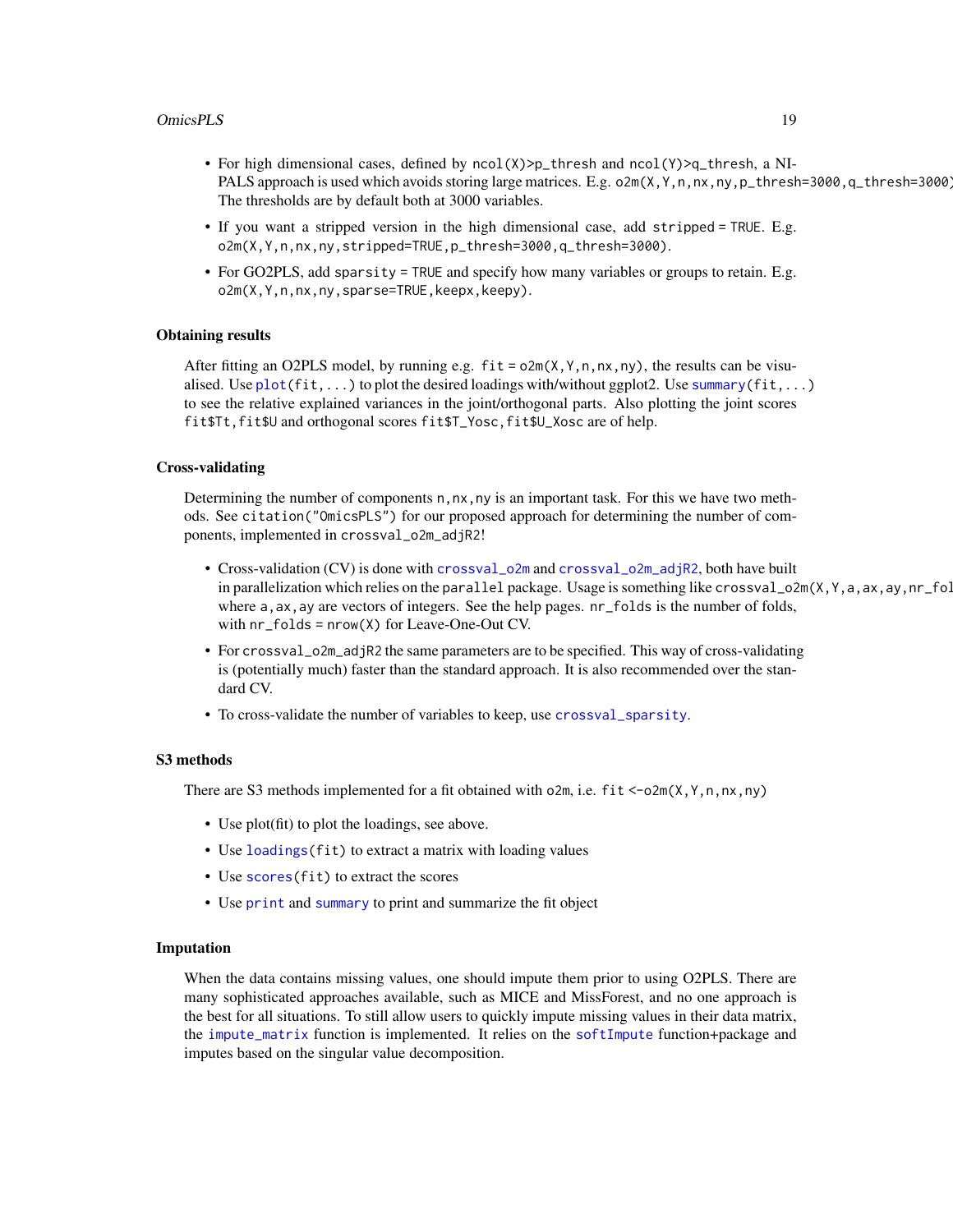## <span id="page-19-0"></span>Misc

Also some handy tools are available

- [orth\(](#page-19-1)X) is a function to obtain an orthogonalized version of a matrix or vector X.
- [ssq\(](#page-26-1)X) is a function to calculate the sum of squares (or squared Frobenius norm) of X. See also [vnorm](#page-28-1) for calculating the norm of each column in X.
- [mse\(](#page-13-1)x, y) returns the mean squared difference between two matrices/vectors.

## **Citation**

If you use the OmicsPLS R package in your research, please cite the corresponding software paper:

el Bouhaddani, S., Uh, H.-W., Jongbloed, G., Hayward, C., Klaric, L., Kiełbasa, S. M., & ´ Houwing-Duistermaat, J. (2018). *Integrating omics datasets with the OmicsPLS package.* BMC Bioinformatics, 19(1). doi: [10.1186/s1285901823713](https://doi.org/10.1186/s12859-018-2371-3)

The bibtex entry can be obtained with command citation("OmicsPLS"). Thank you!

The original paper proposing O2PLS is

Trygg, J., & Wold, S. (2003). *O2-PLS, a two-block (X-Y) latent variable regression (LVR) method with an integral OSC filter.* Journal of Chemometrics, 17(1), 53-64. doi: [10.1002/cem.775](https://doi.org/10.1002/cem.775)

#### Author(s)

Said el Bouhaddani (<s.elbouhaddani@umcutrecht.nl>, Twitter: @selbouhaddani), Zhujie Gu, Szymon Kielbasa, Geurt Jongbloed, Jeanine Houwing-Duistermaat, Hae-Won Uh.

Maintainer: Said el Bouhaddani (<s.elbouhaddani@umcutrecht.nl>).

<span id="page-19-1"></span>

orth *Orthogonalize a matrix*

#### **Description**

Orthogonalize a matrix

#### Usage

```
orth(X, X_{true} = NULL, type = c("QR", "SVD"))
```

| X.     | Numeric vector or matrix.                                                                                                                  |
|--------|--------------------------------------------------------------------------------------------------------------------------------------------|
| X_true | (optional) A 'true' matrix/vector. Used to correct the sign of the orthonormalized<br>X if OR is used. Only the first column is corrected. |
| type   | A character or numeric. Should be one of "OR" or "SVD".                                                                                    |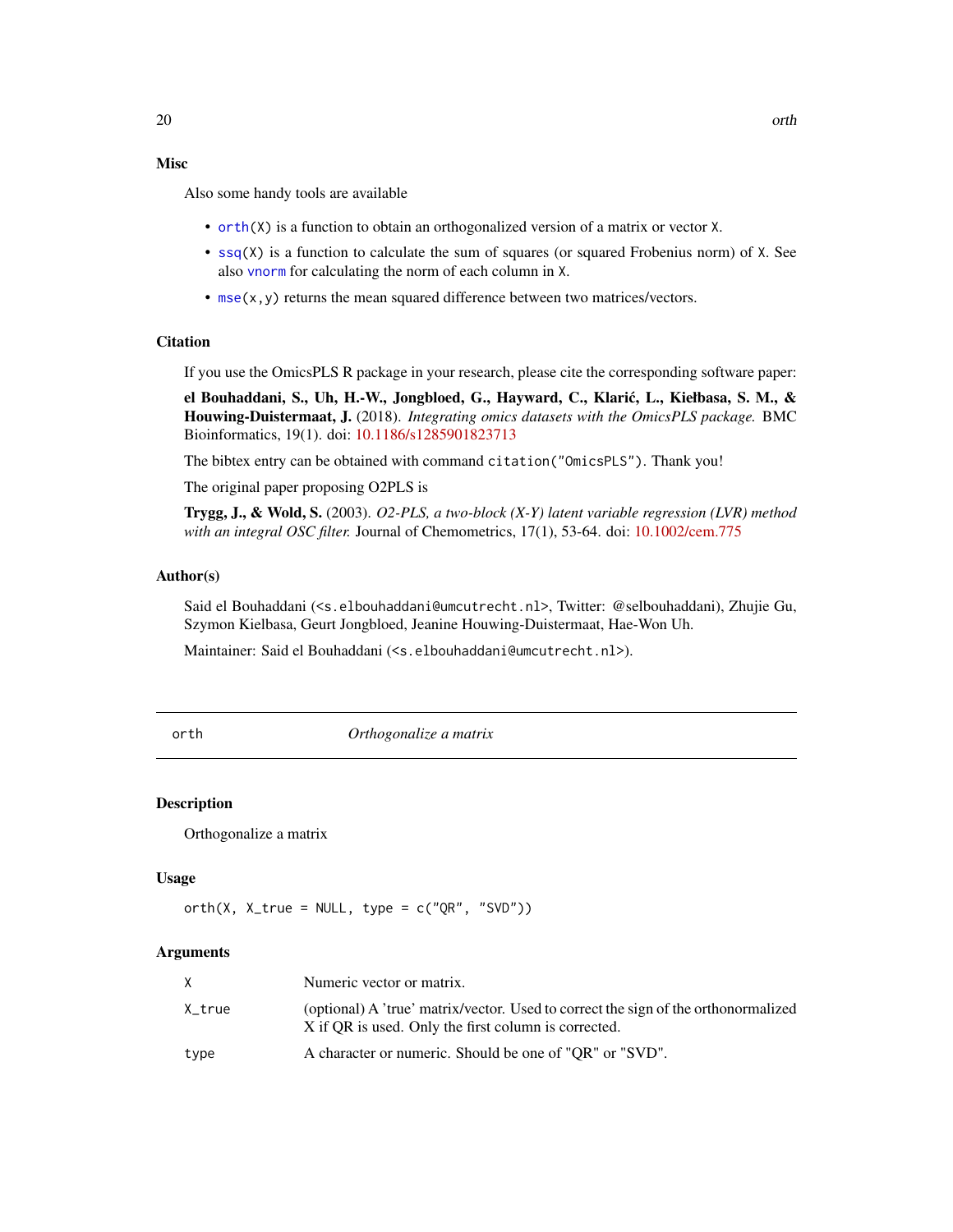#### <span id="page-20-0"></span>orth\_vec 21

## Details

Choosing type='QR' uses a QR decomposition of X to produce orthonormal columns. For type=='SVD' it uses an SVD decomposition. The columns are corrected for sign.

## Value

An orthogonalized representation of X

#### Examples

```
orth(c(3,4))
round(crossprod(orth(matrix(rnorm(500),100,5))),4)
orth(matrix(1:9,3,3),type='QR')[,1] - orth(1:3); orth(matrix(1:9,3,3),type='SVD')[,1] - orth(1:3);
```
orth\_vec *Orthogonalize a sparse loading vector with regard to a matrix*

## Description

Orthogonalize a sparse loading vector with regard to a matrix

#### Usage

orth\_vec(x, W)

#### Arguments

|   | sparse loading vector to be orthogonalized            |
|---|-------------------------------------------------------|
| W | sparse loading matrix of the previous loading vectors |

#### Value

A sparse loading vector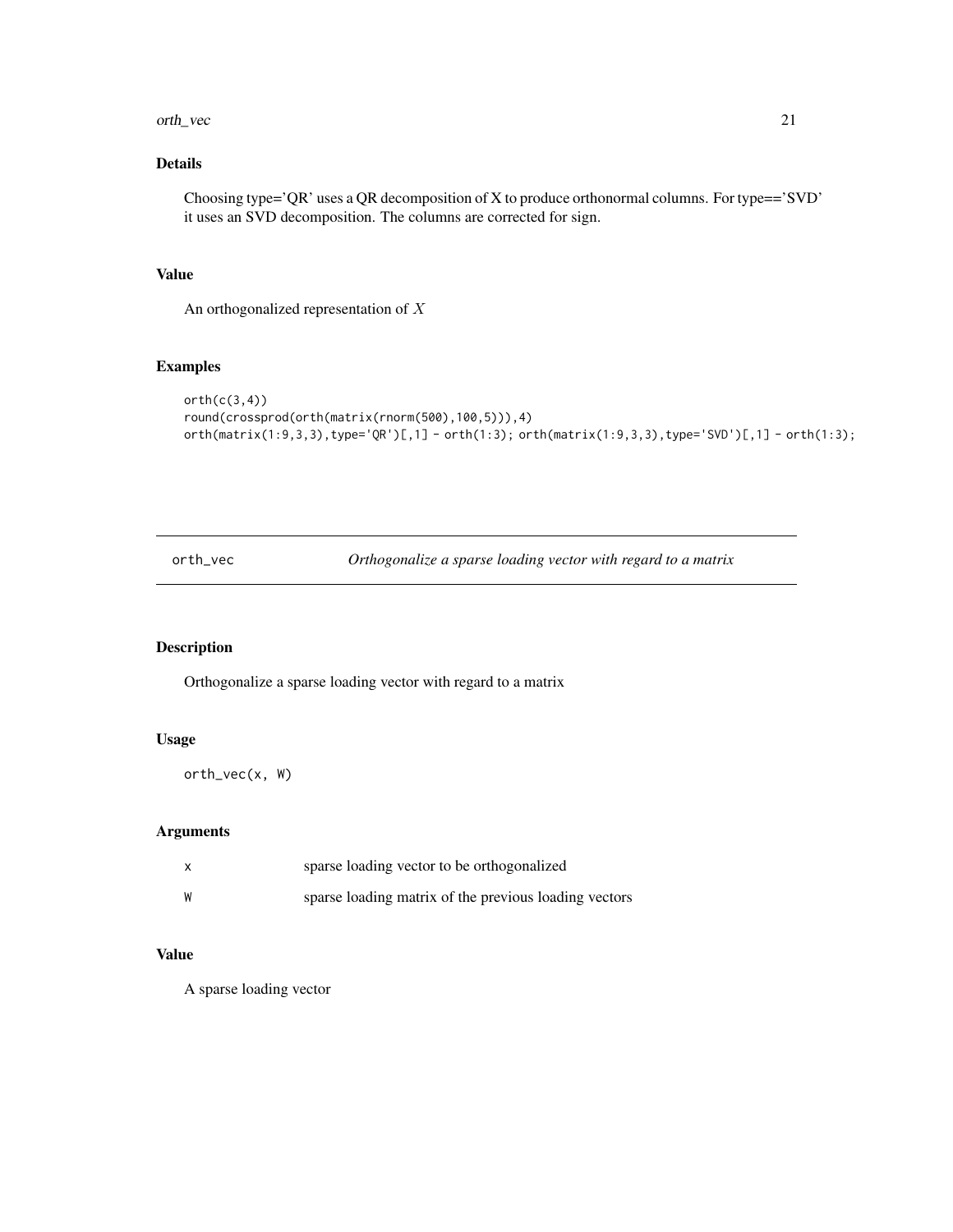<span id="page-21-1"></span><span id="page-21-0"></span>

## Description

This function plots one or two loading vectors, by default with ggplot2.

#### Usage

```
## S3 method for class 'o2m'
plot(
 x,
 loading_name = c("Xjoint", "Yjoint", "gr_Xjoint", "gr_Yjoint", "Xorth", "Yorth"),
 i = 1,j = NULL,use_ggplot2 = TRUE,
 label = c("number", "colnames"),
  ...
)
```
## Arguments

| $\mathsf{x}$ | An O2PLS fit, with class 'o2m'                                                                               |
|--------------|--------------------------------------------------------------------------------------------------------------|
| loading_name | character string. One of the following: 'Xjoint', 'Yjoint', 'gr_Xjoint', 'gr_Yjoint',<br>'Xorth' or 'Yorth'. |
| $\mathbf{i}$ | Integer. First component to be plotted.                                                                      |
| j            | NULL (default) or Integer. Second component to be plotted.                                                   |
| use_ggplot2  | Logical. Default is TRUE. If FALSE, the usual plot device will be used.                                      |
| label        | Character, either 'number' or 'colnames'. The first option prints numbers, the<br>second prints the colnames |
| $\ddots$     | Further arguments to geom_text, such as size, col, alpha, etc.                                               |
|              |                                                                                                              |

#### Value

If use\_ggplot2 is TRUE a ggplot2 object. Else NULL.

#### See Also

[summary.o2m](#page-26-2)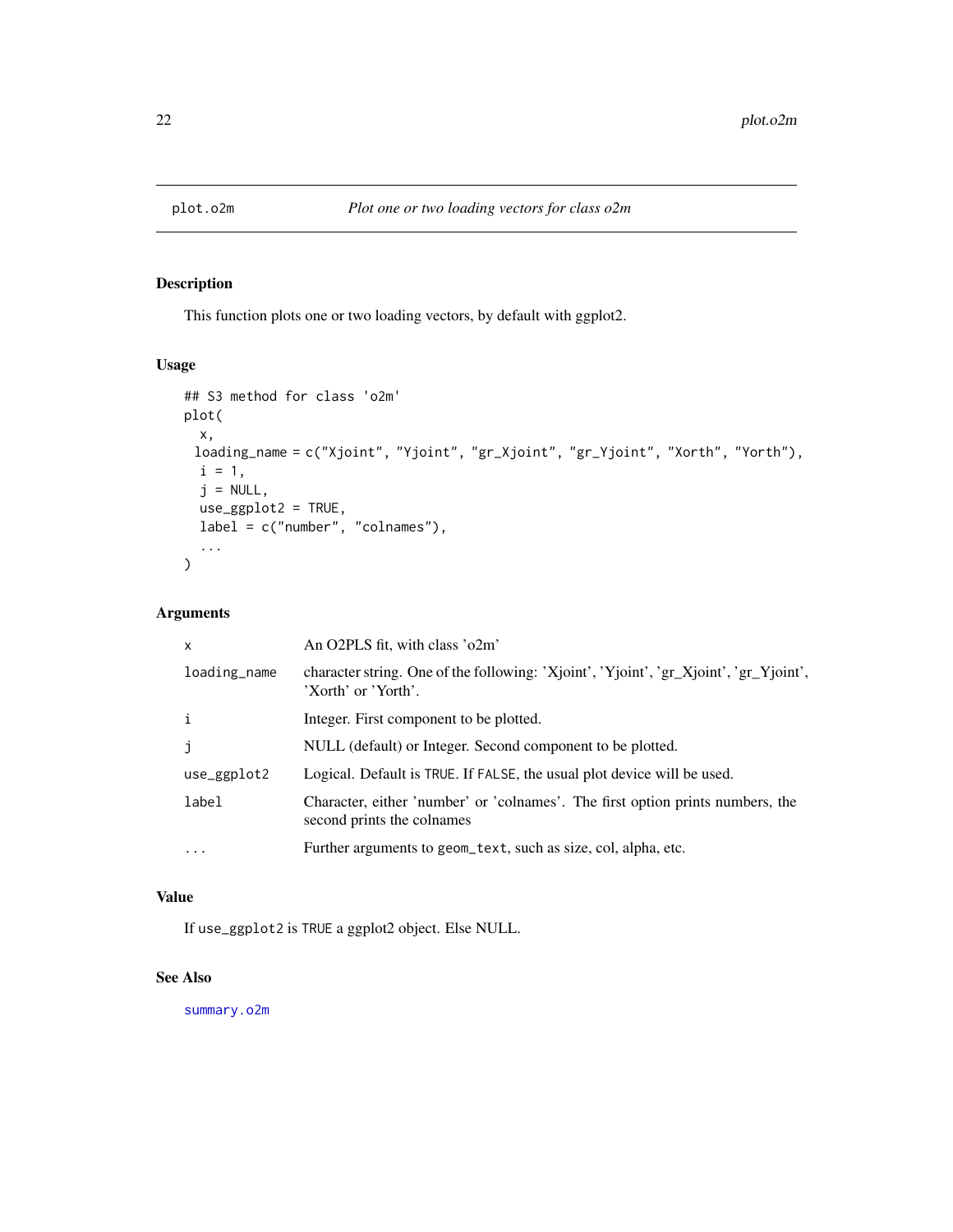<span id="page-22-0"></span>

## Description

Predicts X or Y based on new data on Y or X

#### Usage

```
## S3 method for class 'o2m'
predict(object, newdata, XorY = c("X", "Y"), ...)
```
## Arguments

| object  | List. Should be of class o2m.                           |
|---------|---------------------------------------------------------|
| newdata | New data, which one of $X$ or $Y$ is specified in XorY. |
| XorY    | Character specifying whether newdata is X or Y.         |
|         | For compatibility                                       |

## Details

Prediction is done after correcting for orthogonal parts.

## Value

Predicted Data

#### Examples

```
predict(o2m(scale(1:10), scale(1:10), 1, 0, 0), newdata = scale(1:5), XorY = "X")
```
print.cvo2m *Cross-validate procedure for O2PLS*

## Description

Cross-validate procedure for O2PLS

#### Usage

```
## S3 method for class 'cvo2m'
print(x, include_matrix = FALSE, ...)
```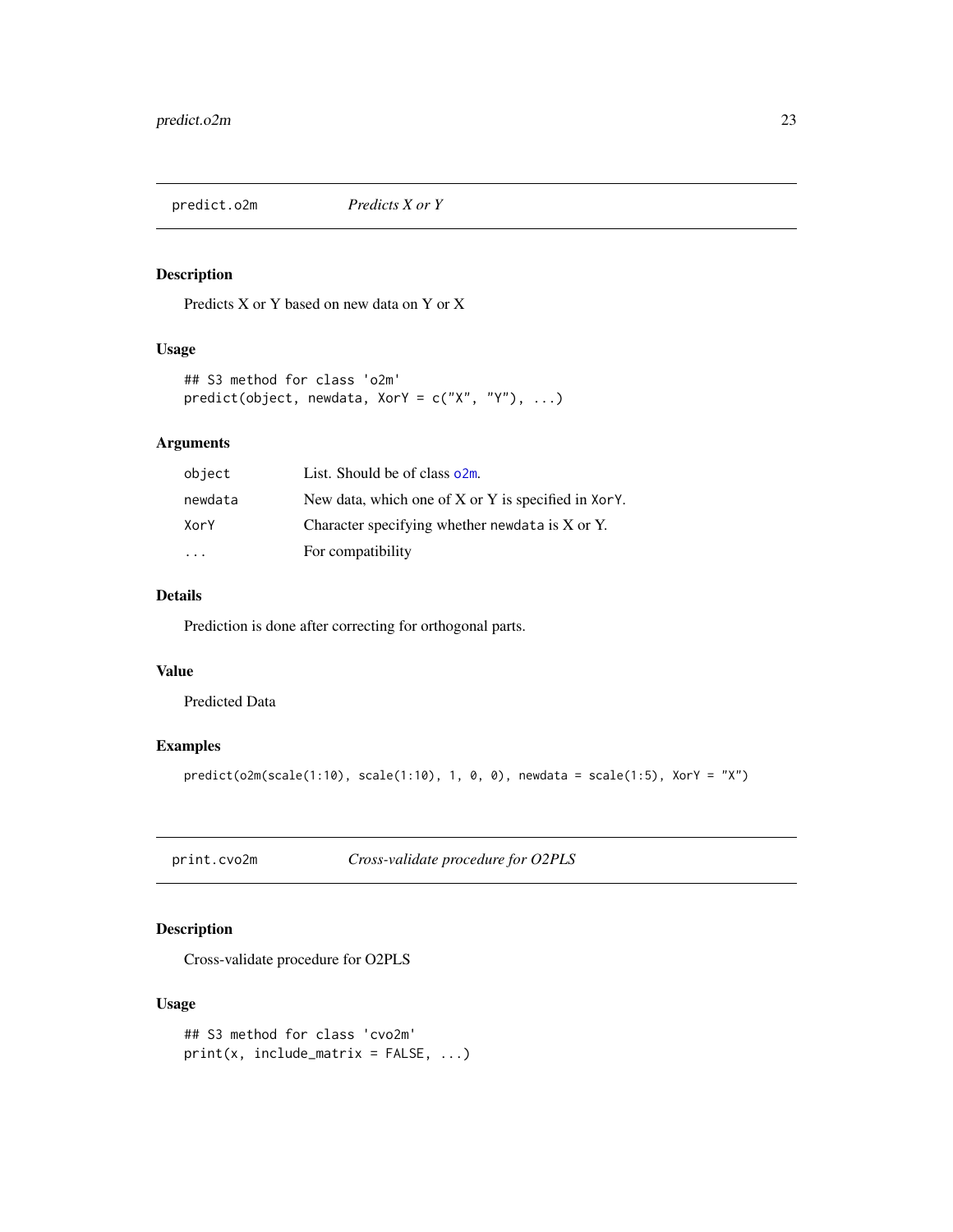## <span id="page-23-0"></span>Arguments

|                         | List of class " $\text{cvo2m}$ ", produced by $\text{crossval}\_\text{o2m}$ .        |
|-------------------------|--------------------------------------------------------------------------------------|
|                         | include_matrix Logical. Should the 3-d array with Prediction errors also be printed. |
| $\cdot$ $\cdot$ $\cdot$ | For consistency.                                                                     |

print.o2m *Print function for O2PLS.*

## Description

This function is the print method for an O2PLS fit

## Usage

## S3 method for class 'o2m'  $print(x, \ldots)$ 

## Arguments

|         | An O2PLS fit (an object of class o2m) |
|---------|---------------------------------------|
| $\cdot$ | For consistency                       |

print.pre.o2m *Print function for O2PLS.*

## Description

This function is the print method for an O2PLS fit

## Usage

```
## S3 method for class 'pre.o2m'
print(x, \ldots)
```

| X        | An O2PLS fit (an object of class o2m) |
|----------|---------------------------------------|
| $\cdots$ | For consistency                       |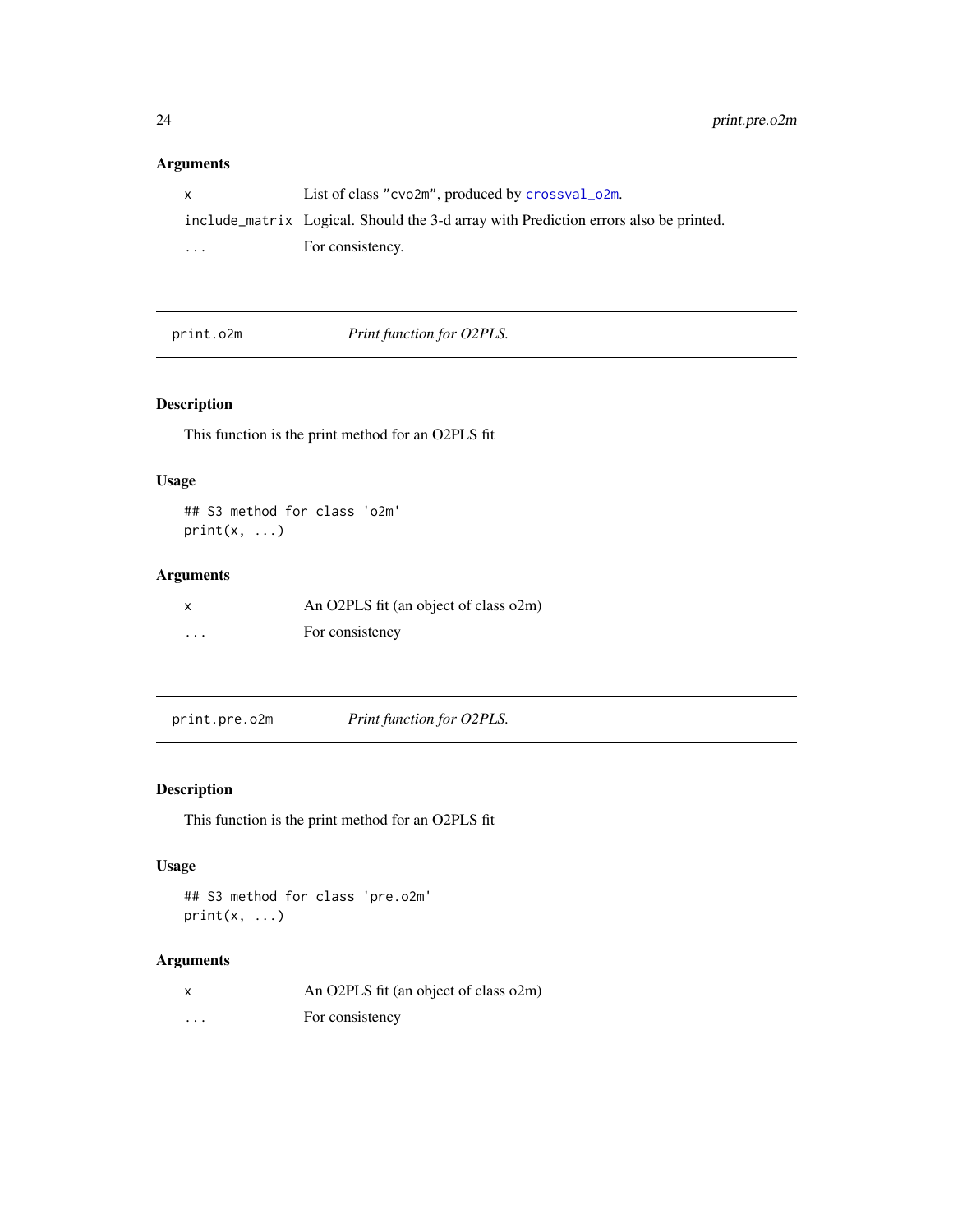<span id="page-24-2"></span><span id="page-24-0"></span>

## Description

Calculates the Root MSE of prediction on test data. Only tested to work inside [loocv](#page-9-1).

### Usage

rmsep(Xtst, Ytst, fit, combi = FALSE)

## Arguments

| Xtst  | Numeric vector or matrix.                                                                                    |
|-------|--------------------------------------------------------------------------------------------------------------|
| Ytst  | Numeric vector or matrix.                                                                                    |
| fit   | o2m fit (on data without Xtst and Ytst).                                                                     |
| combi | Logical. Should the symmetrized MSE be used, i.e. add both MSEs. Not yet<br>implemented, but see rmsep_combi |

## Details

This function is the building block for [loocv](#page-9-1), as it produced the prediction error for test (left out) data.

#### Value

Mean squares difference between predicted Y and true Y

<span id="page-24-1"></span>rmsep\_combi *Symmetrized root MSE of Prediction*

## Description

Calculates the symmetrized root MSE of prediction on test data. \*Expected\* to work in combination with [loocv](#page-9-1).

#### Usage

rmsep\_combi(Xtst, Ytst, fit)

| Xtst | Numeric vector or matrix.                |
|------|------------------------------------------|
| Ytst | Numeric vector or matrix.                |
| fit  | o2m fit (on data without Xtst and Ytst). |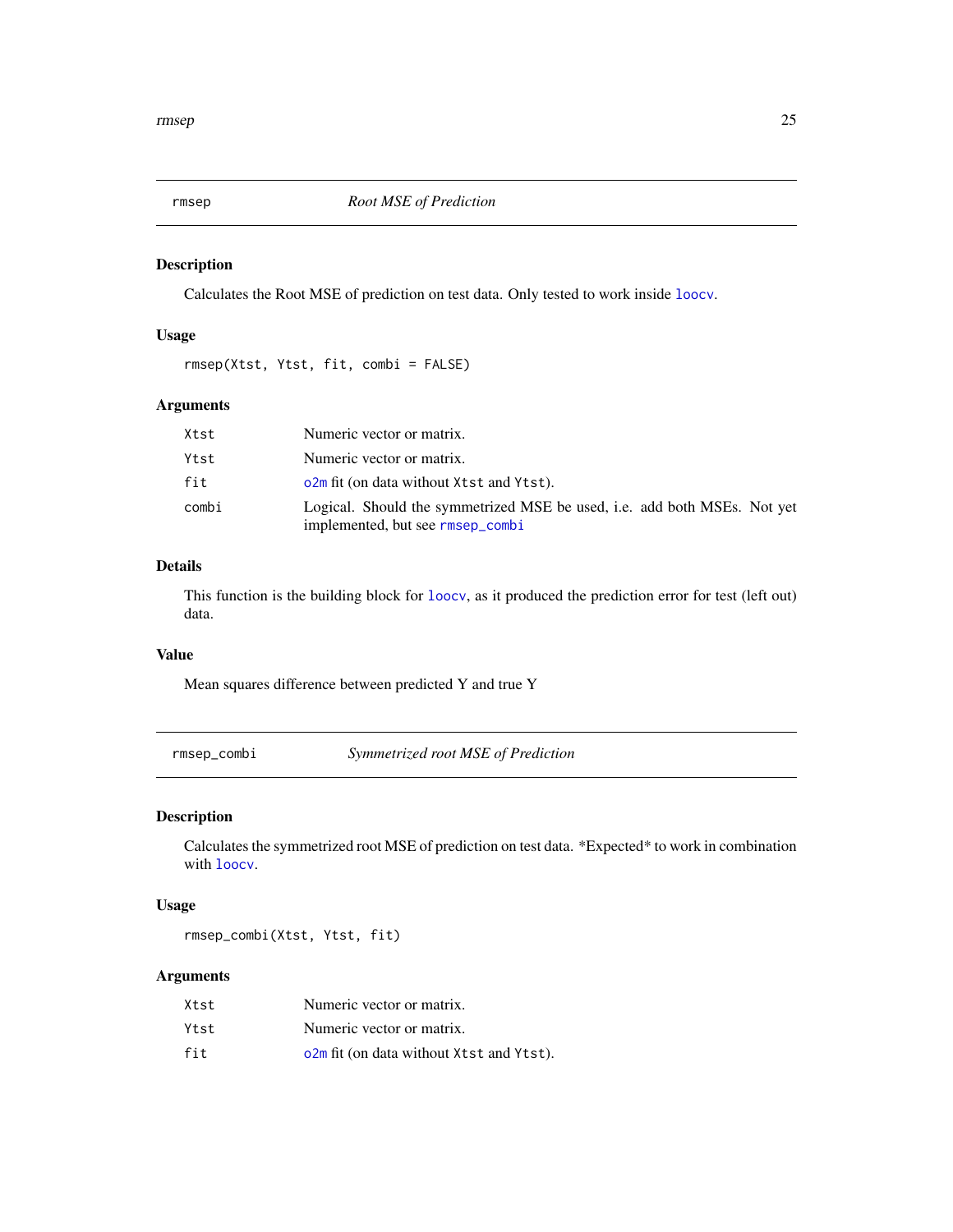#### Details

This function is the building block for [loocv](#page-9-1), as it produced the prediction error for test (left out) data.

This is a symmetrized version of [rmsep](#page-24-2), and is used by [loocv](#page-9-1). The predicion error of both Xtst and Ytst are calculated and summed. Whether this is a good idea depends: If  $X$  and  $Y$  have similar meanings (LC-MS versus MALDI) this is a good thing to do. If the two matrices do not have similar meanings, (Metabolomics versus Transcriptomics) then you may want to not sum up the two prediction errors or include weights in the sum.

#### Value

Mean squares difference between predicted Y and true Y

<span id="page-25-2"></span>scores *Extract the scores from an O2PLS fit*

#### <span id="page-25-1"></span>Description

This function extracts score matrices from an O2PLS fit

#### Usage

```
scores(x, \ldots)## S3 method for class 'o2m'
scores(
  x,
  which_part = c("Xjoint", "Yjoint", "Xorth", "Yorth"),
  subset = 0.
  ...
)
```
#### Arguments

| X          | Object of class o2m                                                             |
|------------|---------------------------------------------------------------------------------|
| $\cdots$   | For consistency                                                                 |
| which_part | character string. One of the following: 'Xjoint', 'Yjoint', 'Xorth' or 'Yorth'. |
| subset     | subset of scores vectors to be extracted.                                       |

## Value

Scores matrix

#### See Also

[loadings.o2m](#page-8-3)

<span id="page-25-0"></span>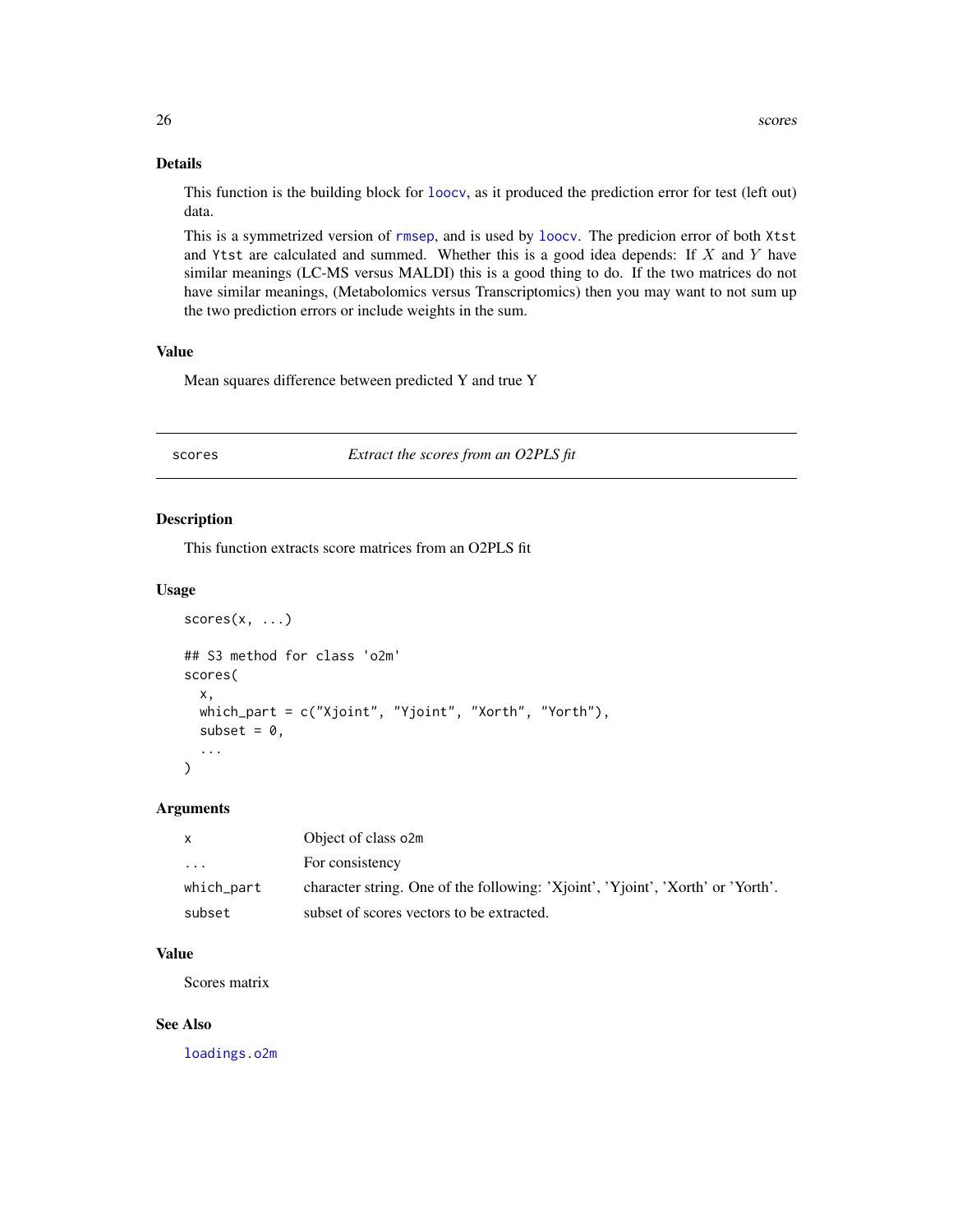## <span id="page-26-0"></span>Examples

scores(o2m(scale(-2:2),scale(-2:2\*4),1,0,0))

## <span id="page-26-1"></span>ssq *Calculate Sum of Squares*

## Description

Calculate Sum of Squares

## Usage

ssq(X)

## Arguments

X Numeric vector or matrix.

## Details

This is the Frobenius norm of X.

## Value

The sum of squared elements of  $X$ 

## Examples

```
ssq(tcrossprod(1:5))
ssq(rnorm(1e5))/1e5
```
<span id="page-26-2"></span>summary.o2m *Summary of an O2PLS fit*

## Description

Until now only variational summary given by the R2's is outputted

#### Usage

```
## S3 method for class 'o2m'
summary(object, digits = 3, ...)
```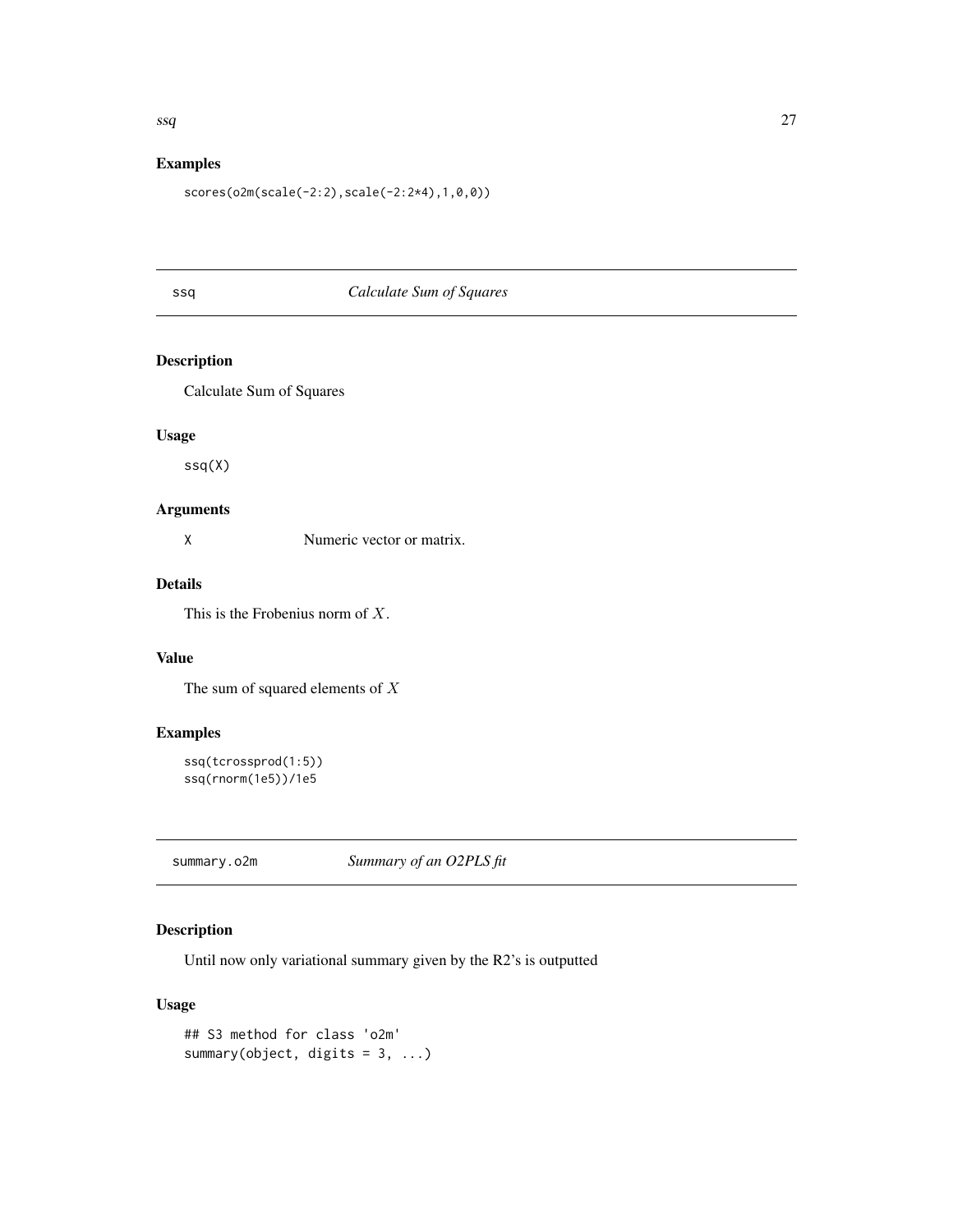## <span id="page-27-0"></span>Arguments

| object | List. Should be of class o2m. |
|--------|-------------------------------|
| digits | Integer, number of digits.    |
| .      | For compatibility             |

## Value

List with R2 values.

## See Also

[plot.o2m](#page-21-1)

## Examples

summary(o2m(scale(-2:2),scale(-2:2\*4),1,0,0))

thresh\_n *Soft threshholding a vector with respect to a number of variables*

## Description

Soft threshholding a vector with respect to a number of variables

## Usage

thresh\_n(x, keepx)

## Arguments

| x     | Numerical vector  |  |
|-------|-------------------|--|
| keepx | How many non-zero |  |

## Value

Soft-thresholded vector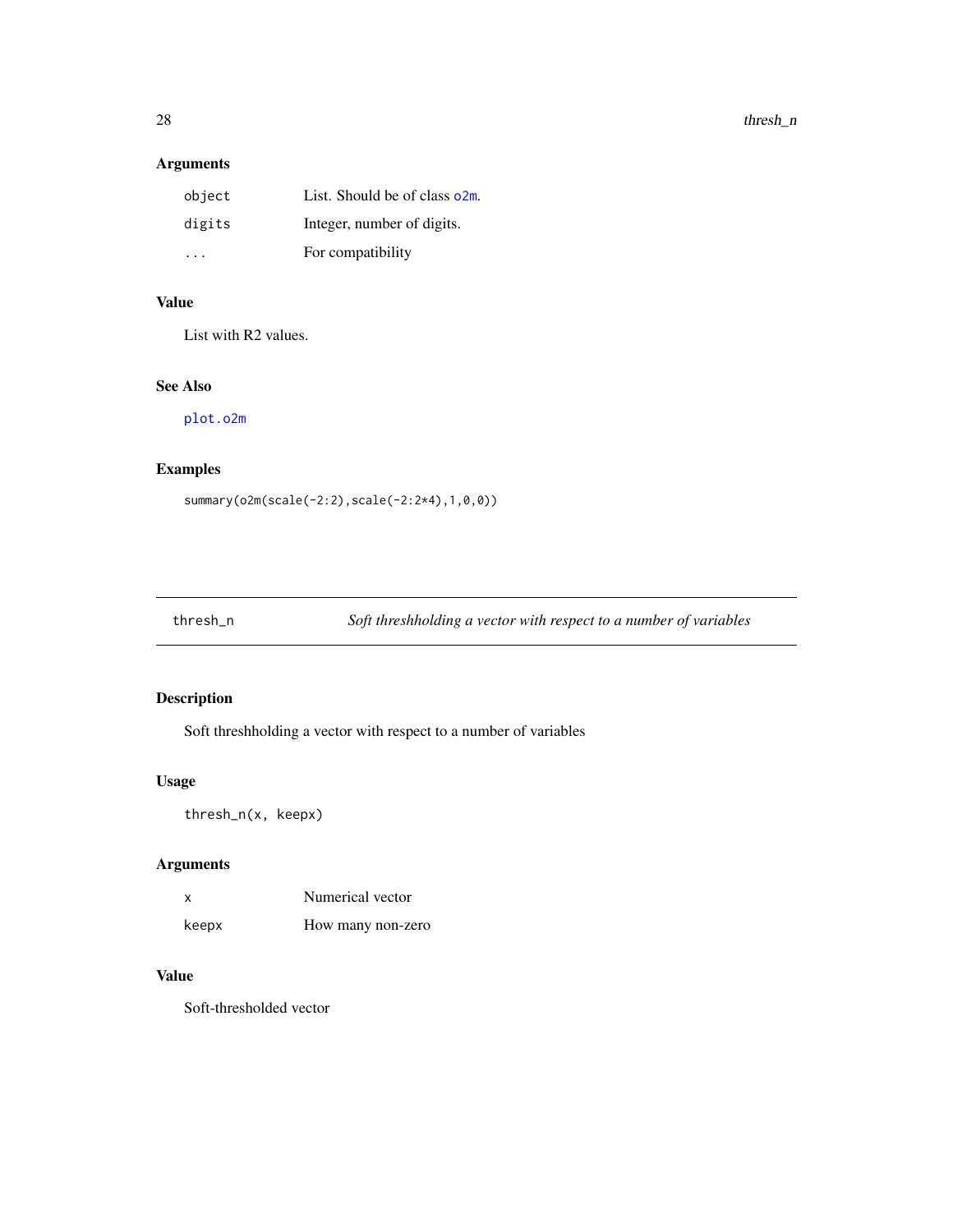<span id="page-28-0"></span>

## Description

Soft threshholding a vector with respect to a number of groups

## Usage

thresh\_n\_gr(w, keep\_gr, index\_gr)

## Arguments

| w        | Numerical loading vector                                                                                                        |
|----------|---------------------------------------------------------------------------------------------------------------------------------|
| keep_gr  | How many groups to retain                                                                                                       |
| index_gr | List of index and size, index are the index of variables belongs to the group in<br>the original vector, size is the group size |

#### Value

A list containing sparse loading vector and names of the selected groups

<span id="page-28-1"></span>

| vnorm | Norm of a vector or columns of a matrix |  |
|-------|-----------------------------------------|--|
|-------|-----------------------------------------|--|

## Description

Norm of a vector or columns of a matrix

#### Usage

vnorm(x)

#### Arguments

x Numeric vector or matrix.

#### Value

(columnwise) Euclidian norm of  $x$ 

#### Examples

```
vnorm(orth(1:5))
vnorm(matrix(1:9,3,3))^2 - colSums(matrix(1:9,3)^2)
```